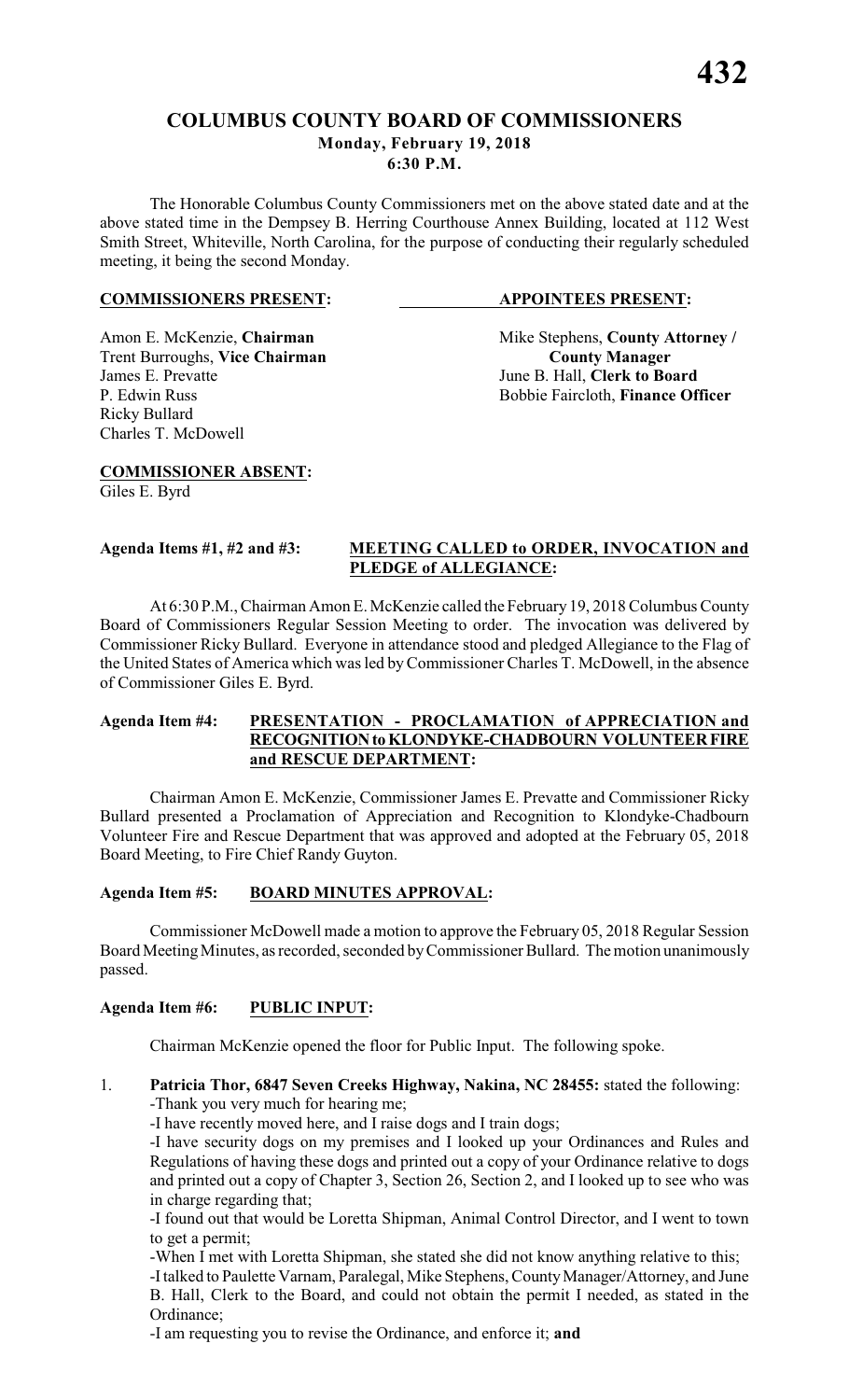-I am asking you to place in your records that I have asked for the permit, but was not provided with the permit required, as stated in the Ordinance.

2. **Anthony Guy Buck, 15260 Seven Creeks Highway, Tabor City, NC 28463:** stated the following:

-I am here tonight to see what has been done relative to the firing range in the area where I live;

-The shooting has not slowed down;

-The concern is still there; **and**

-Is anything being down or do you plan to let it lay?

# 3. **Johnny Edge, 470 Happy Home Road, Nakina, NC 28455:** stated the following:

-I apologize for the last meeting;

- -The Commissioners have a responsibility to the citizens and need to keep them informed;
- -There are two (2) sides to every situation; **and**

-We need to have better communication.

# **Agenda Item #7: PIREWAY FIRING RANGE - CONCERNED CITIZENS COMMENTS:**

The citizens of the Pireway Community delivered the following comments on a commercial firing range.

**Rodney Register:** stated the following:

- 1. I am from Nakina and I would like to thank you for allowing me to speak tonight concerning the dangers associated with the shooting range that has been a big discussion in the Pireway Community;
- 2. I am a shooter, outdoors man and a gunman;
- 3. A person from New Hampshire has come to Columbus County and opened the Low Country Shooting Range in the Pireway area of Columbus County at a dead-end row at Indigo Flats;
- 4. The noise is disturbing people for several miles, automatic weapons are being utilized and stray bullets are penetrating vehicles, houses and trees within the surrounding areas;
- 5. This activity is causing fear by the people who reside in the surrounding areas and creates a significant safety issue;
- 6. After a requested investigation was conducted, the following remarks were made on their social media page:
	- Don't complain, it only gets worse;
	- If you don't like the shooting, move;
- 7. A guy called Ramboo (Will Rankin) has been taped as riding in the back of a truck shooting a mounted machine gun;
- 8. Did this gentleman go to the Planning Board and get the required permits?;
- 9. A 50 caliber gun is guaranteed for accuracy for 100 yards, and these guns are being used;
- 10. Does this company have the necessary liability insurance if any of the bullets injure anyone, and if he does not, each Board member could be involved in a lawsuit;
- 11. They are starting a shooting range on Highway 905 behind Nakina Middle School;
- 12. The Low Country Preserves Shooting Range is projected toward residential areas;
- 13. What has been witnessed is \$4 million of automatic weapons laying on the ground;
- 14. These videos that I have displayed were extracted from their website;
- 15. There is a need to lock the gate until the necessary permits and other required documentation have been obtained; **and**
- 16. Safety for our citizens is the number one issue here.

# **James Todd Dawkins(owner of Low Country Preserves):** stated the following:

- 1. I have been in the community since 1985, member of the National Guard from 1987-2000, joined the Coast Guard and served from 2000 to 2006 and was a weapon instructor, ran ranges for Fort Bragg for the Army National Guard, ran rifle ranges on Camp LeJeune for the Coast Guard with all types of weapons;
- 2. When the window was shot out two (2) years ago was an example of someone not following instructions;
- 3. Safety is a major concern;
- 4. A proper septic tank has been installed;
- 5. On a turnout day of thirty (30) people, we have four (4) instructors available;
- 6. The golf course people are the highest number of people;
- 7. I am a full-time firefighter EMT with Horry County Fire and Rescue;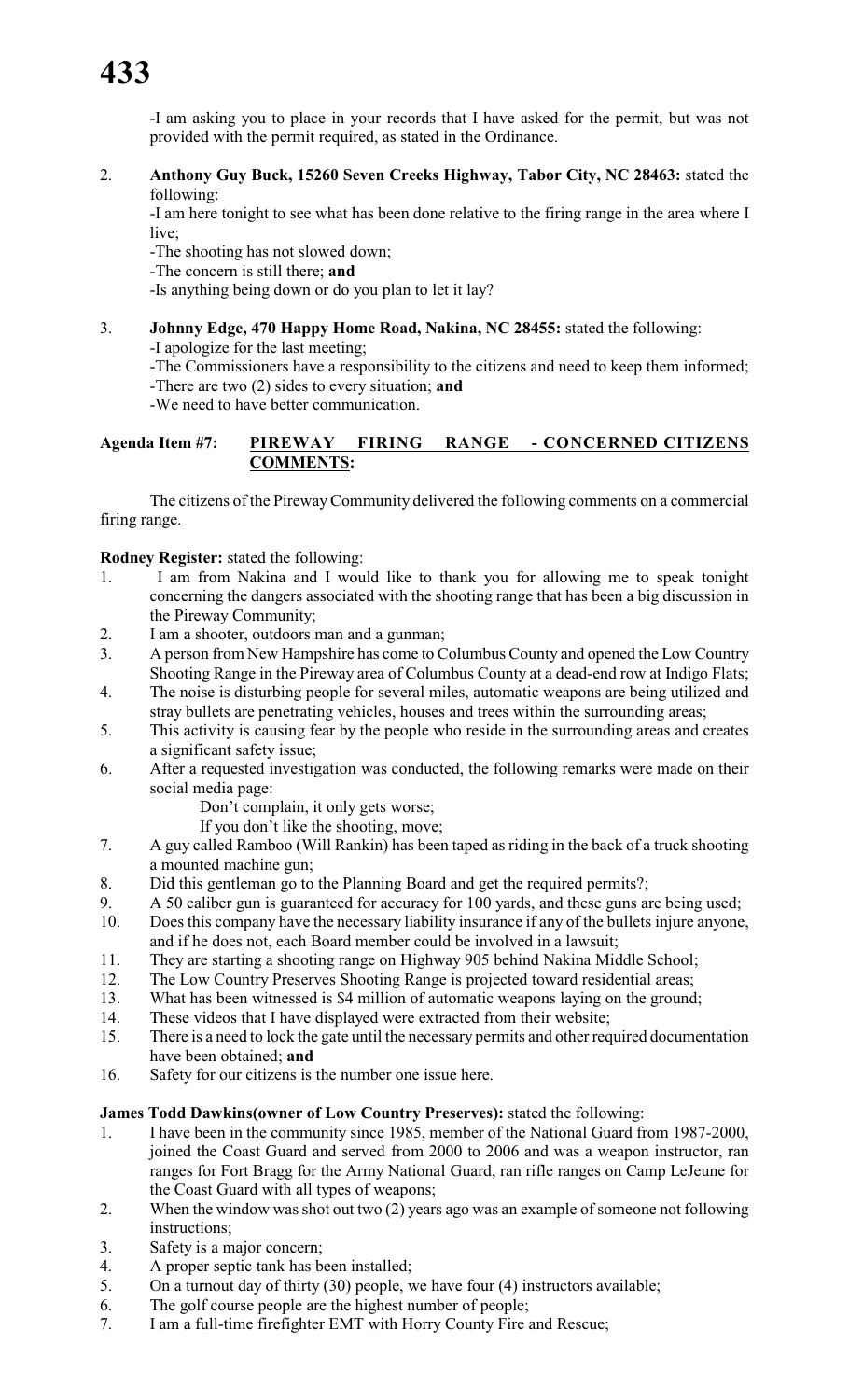- 8. My address is 466 Indigo Flats, Tabor City, North Carolina 28463, and telephone number is: (910) 443-1000 (cell); **and**
- 9. My manager's name is Roger Grimes, telephone number: (910) 540-9273 (cell).

## **Agenda Item #8: LOCAL EMERGENCY PLANNING COMMITTEE - APPROVAL of MEMBERSHIP COMMITTEE and ANNUAL REPORT:**

David McPherson, Chairman, requested approval of the following membership committee, and delivered the following annual report.

# **Local Emergency Planning Committee Membership** for approval:

| Timothy Ward      | <b>Bobby Worley</b> | Dana Mauldin     | Les High               |
|-------------------|---------------------|------------------|------------------------|
| David McPherson   | Mark Cox            | Deuce Niven      | Stephanie Kriner       |
| <b>Edwin Russ</b> | Dalton Dockery      | Tony Miller      | Chris Cook             |
| Kay Worley        | David Ransom        | Shannon Blackman | Aaron Sulava           |
| Kim Smith         | Michael Oppenheim   | Allen Johnson    | <b>Harold Nobles</b>   |
| Larry Hayes       | Tom Buller          | Hal Lowder       | <b>Brandon Sproles</b> |
| William Sellers   | <b>Adam Boyles</b>  | Gina Ward        |                        |

Commissioner Russ made a motion to approve the Local Emergency Planning Committee Membership, seconded by Commissioner McDowell. The motion unanimously passed.

| To:      | Board of Commissioners                    |
|----------|-------------------------------------------|
| From:    | David McPherson, Chairman                 |
|          | Local Emergency Planning Committee (LEPC) |
| Subject: | Annual Report for 2017                    |

In accordance with the Bylaws of the Columbus County Local Emergency Planning Committee (LEPC), Article IX, Section 1, the following report is submitted:

- 1. Officers for 2017 were as follows: Chairman: David McPherson Vice Chair: Deuce Niven Secretary: Kay Worley
- 2. Annual public notices of dates for the LEPC meetings for 2017 were announced in the News Reporter.
- 3. Rope Rescue Team
	- Training is ongoing and team continues to move forward.
	- County Commissioners approved \$10,000 in 2017/2018 budget year to assist in the purchasing of needed equipment.
	- In 2018/2019 budget year will need funding again to be able to purchase needed equipment.
- 4. Water Rescue Team
	- Team is being developed after the need was determined after Hurricane Matthew.
	- Working to develop protocols, and SOP's for the team.
	- County Commissioners approved \$10,000 in 2017/2018 budget year to assist in the purchasing of needed equipment.
	- In 2018/2019 budget year will need funding again to be able to purchase needed equipment.
	- Training was offered in May 2017.
	- LEPC and the team has been exploring different grants and working with legislature to obtain additional funding for equipment.
	- 4 teams will be developed in the county: Acme Delco Riegelwood Fire & Rescue, Fair Bluff Fire & Rescue, Old Dock Fire Dept and Whiteville Rescue. These teams will be provided necessary equipment to respond to calls when needed throughout the county.
	- Several responders took certification training held in Robeson County.
- 5. Safety
	- Columbus County Emergency Services held Disaster Preparedness Workshop at Southeastern Community College in July 2017.
	- All school inspections have been completed by the Fire Marshal's Office.
	- Town of Lake Waccamaw Fire Dept had DOI Inspection and was able to lower their fire rating.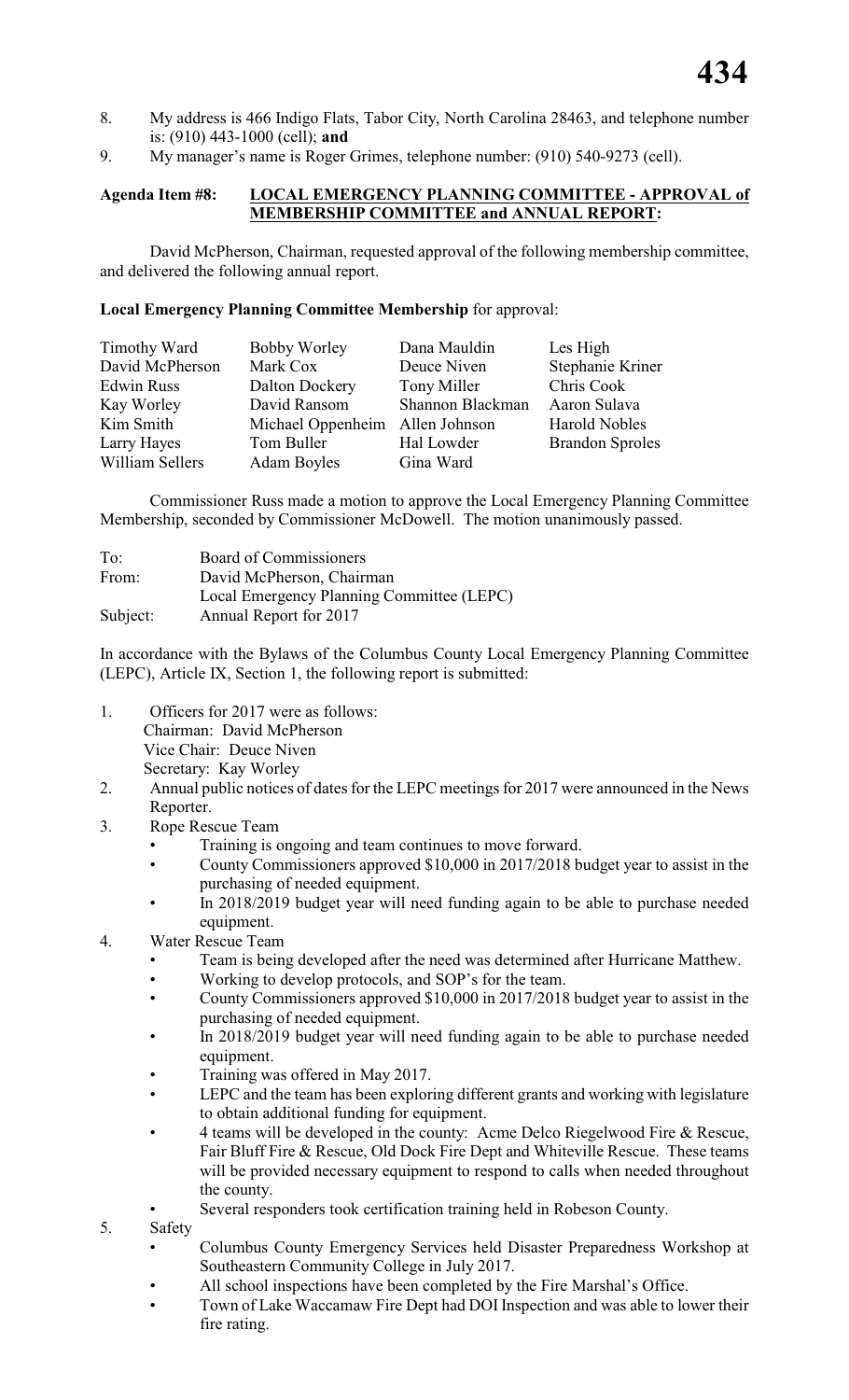- Klondyke/Chadbourn Fire Dept also had DOI Inspection and was able to lower their fire rating.
- House Bill 666 passed allowing fire departments to reduce manpower from 20 people to 15 people per dept. Departments are not required to lower the numbers of manpower but it is an option.
- Emergency Responder training such as initial and continuing education is coordinated with Southeastern Community College.
- Fire Marshal Office issued 17 citations for illegal burning totaling \$2,300; 101 fire investigations performed; 12 suspects arrested for arson; 218 businesses inspected; 5 fire related deaths in the county.
- 6. Emergency Operations Plan
	- Being reviewed by County Departments.
- 7. Tier II reports
	- Industry is required to submit their Tier II reports to E-Plan, electronic web based reporting system.
	- Tier II reports for 2017 year have been filed with E-Plan currently the county has 58 agencies that report their information. 2017 E-Plan reports are due by March 31 of each year.

#### **DISCUSSION:**

- 1. Mr. McPherson stated the need for additional funding to purchase rough water Boat Number 3 for the Acme Delco area being five thousand, five hundred and 00/100 (\$5,500.00) dollars;
- 2. Mr. McPherson stated fourteen thousand and 00/100 (\$14,000.00) dollars needed to be placed in the 2018/2019 Budget for the purchase of rough water Boat Number 4 for the Fair Bluff area; **and**
- 3. This will give us good coverage for rough water rescue in Columbus County.

# **MOTION:**

Commissioner Bullard made a motion to approve five thousand, five hundred and 00/100 (\$5,500.00) dollars, taken from Fund Balance, for the boat needed for ADR Rescue Squad, and fourteen thousand and 00/100 (\$14,000.00) dollars in the 2018/2019 Budget to purchase the boat needed for Fair Bluff, seconded by Commissioner Russ. The motion unanimously passed.

#### **MOTION:**

Commissioner Bullard made a motion to prepare and send a resolution to request a permanent full-time Red Cross person in Columbus County, seconded by Commissioner McDowell. The motion unanimously passed.

#### **Agenda Item #9: AIRPORT - GRANT AGREEMENTS #36237.53.13.1 and #36244.18.6.1:**

Phil Edwards, Airport Manager, requested Board approval of the following two (2) grants, Grant Number: 36237.53.13.1 and Grant Number: 36244.18.6.1, by Resolution, with no county match.

#### **RESOLUTION**

A motion was made by Commissioner Trent Burroughs, Vice Chairman, and seconded by Commissioner James E. Prevatte for the adoption of the following resolution, and upon being put to a vote was duly accepted:

**WHEREAS,** a Grant in the amount of \$494,460 has been approved by the Department based on total estimated cost of \$494,460; **and**

**WHEREAS,** an amount equal to or greater than **zero percent (0%)** of the total estimated project cost has been appropriated by the Sponsor for this Project.

**NOW, THEREFORE, BE IT RESOLVED THAT THE** Chairman of the Sponsor be and he hereby is authorized and empowered to enter into a Grant Agreement with the Department, thereby binding the Sponsor to the fulfillment of its obligation incurred under this Grant Agreement or any mutually agreed upon modification thereof.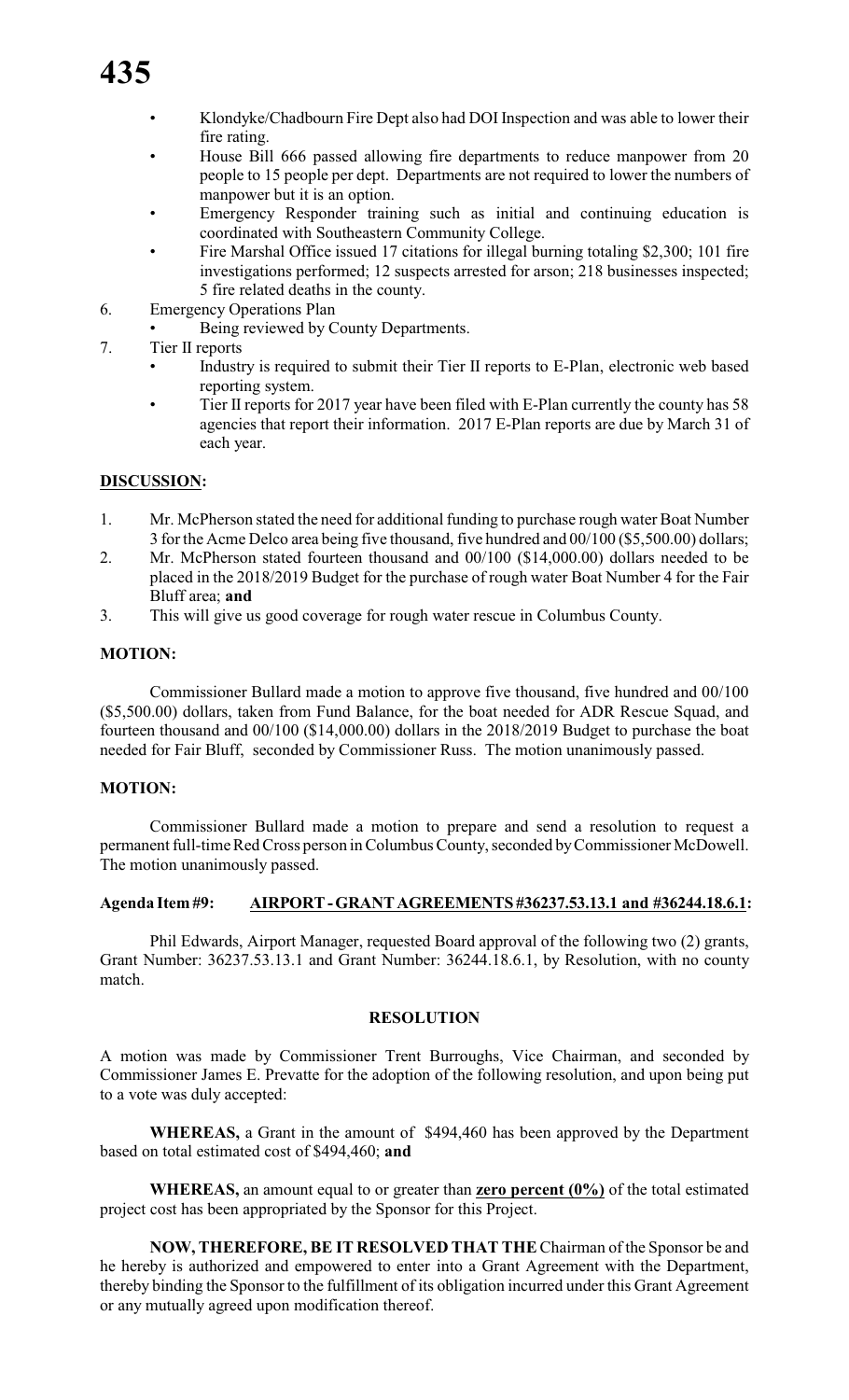I, June B. Hall, Clerk to the Board, of the Columbus County Board of Commissioners do hereby certify that the above is a true and correct copy of an excerpt from the minutes of the Columbus County Board of Commissioners of a meeting duly and regularly held on the 19<sup>th</sup> day of February, 2018.

This, the  $20<sup>th</sup>$  day of February, 2018.

**SPONSOR SEAL** Signed: /s/ **JUNE B. HALL** Title: Clerk to the Board Of The: Columbus County Board of Commissioners

#### **RESOLUTION**

A motion was made by Commissioner Trent Burroughs, Vice Chairman, and seconded by Commissioner James E. Prevatte for the adoption of the following resolution, and upon being put to a vote was duly accepted:

**WHEREAS,** a Grant in the amount of \$2,848,922 has been approved by the Department based on total estimated cost of \$2,848,922; **and**

**WHEREAS,** an amount equal to or greater than **zero percent (0%)** of the total estimated project cost has been appropriated by the Sponsor for this Project.

**NOW, THEREFORE, BE IT RESOLVED THAT THE** Chairman of the Sponsor be and he hereby is authorized and empowered to enter into a Grant Agreement with the Department, thereby binding the Sponsor to the fulfillment of its obligation incurred under this Grant Agreement or any mutually agreed upon modification thereof.

I, June B. Hall, Clerk to the Board, of the Columbus County Board of Commissioners do hereby certify that the above is a true and correct copy of an excerpt from the minutes of the Columbus County Board of Commissioners of a meeting duly and regularly held on the 19<sup>th</sup> day of February, 2018.

This, the  $20<sup>th</sup>$  day of February, 2018.

**SPONSOR SEAL** Signed: /s/ **JUNE B. HALL** Title: Clerk to the Board Of The: Columbus County Board of Commissioners

Vice Chairman Burroughs made a motion to approve Grant Number: 36237.53.13.1 and Grant Number: 36244.18.6.1, by the above listed Resolutions, with no county match, seconded by Commissioner Prevatte. The motion unanimously passed.

#### **Agenda Item #10: SOCIAL SERVICES - CHILD CARE POLICY:**

Algernon W. McKenzie, Social Services Director, requested Board approval of the updated Child Care Policy.

Commissioner Prevatte made a motion to approve the updated Child Care Policy, seconded by Commissioner Russ. The motion unanimously passed. A copy of this document will be marked as Exhibit "A", and kept on file in the Minute Book Attachments, Book Number 6, in the Office of the Clerk to the Board, for review.

#### **Agenda Item #11: SOCIAL SERVICES - MONTHLY ADMINISTRATIVE UPDATE:**

Algernon W. McKenzie. Social Services Director, delivered the following Monthly Administrative Update.

On January 3, 2018 I met with the Supervisors to discuss some safety concerns that were brought to my attention. I asked Supervisors to remind staff that all visitors should be coming through the front entrance; even family members. We need to know who is in the building. Staff should not be giving out any personal information about co-worker's locations. This will help us keep everyone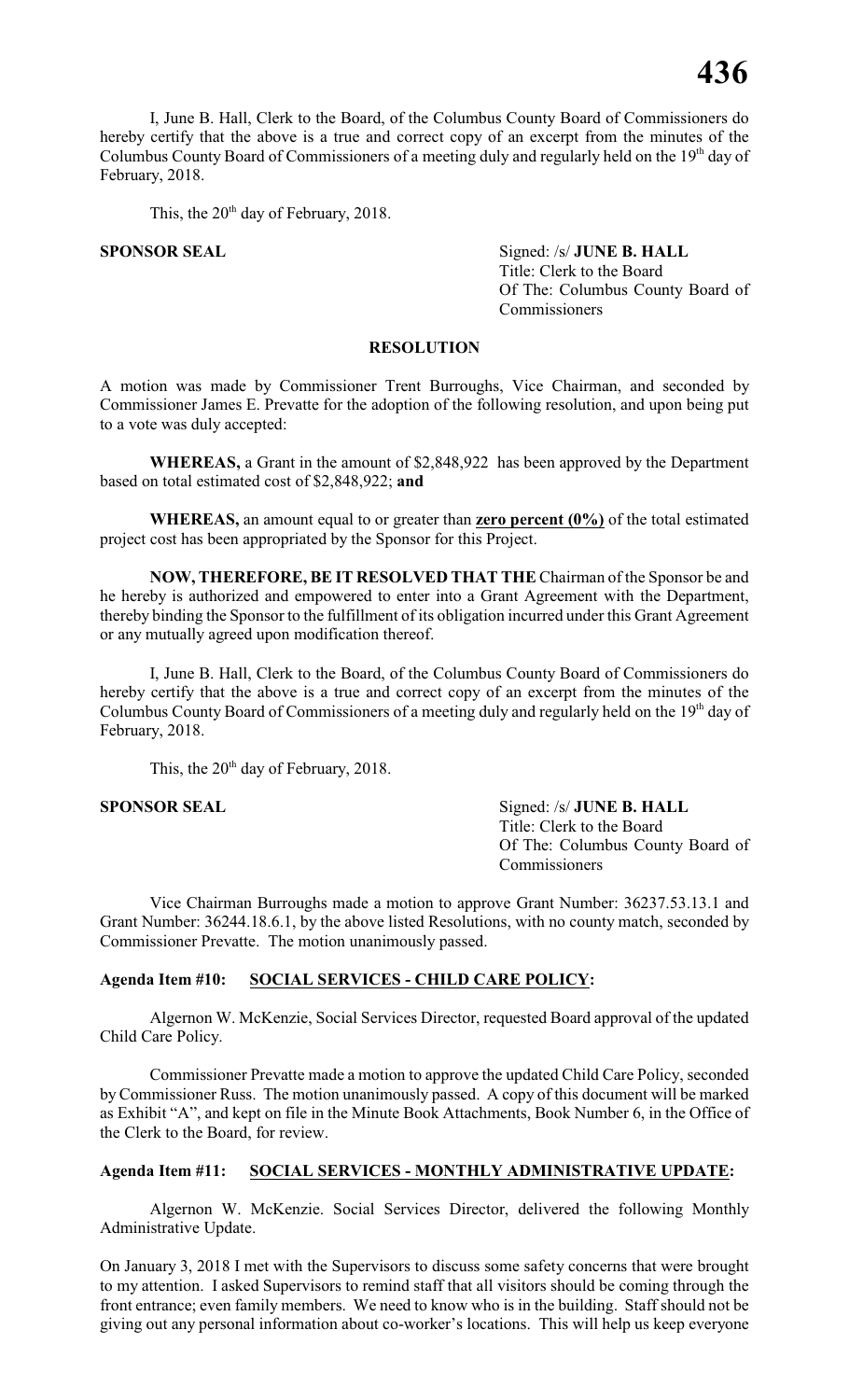safe in the event there is a domestic violence situation going on.

Supervisors were told to remind workers that no doors should be propped open with bricks, sticks or any other objects. This could create safety issues if someone other than employees are able to enter the building without using the keypads.

I asked Supervisors to let someone know if they see anything inside or outside of the building that needs to be repaired.

Supervisors were informed the door codes would be changed soon and all staff would be notified.

Lastly, Supervisors were informed the county offices would be closing at 12 noon due to the winter weather that is moving into the area; and to be sure to listen to the news or check the website for closings or delays.

On January 3, 2018 at 3pm a shelter was opened at Edgewood Elementary School. DSS staff were onsite to assist in signing individuals into the shelter. Our agency was closed on January 4, 2018 and reopened on Friday, January 5, 2018 at its normal schedule.

On January 11, 2018 I attended the Executive Board Meeting of the Director's Association. The majority of this meeting was focused on Project 4; which is Child Welfare Programs being moved into the NCFAST System. The five pilot counties continue to report there are issues with the automated system that are causing more work or not allowing workers to enter information correctly. These are issues that need to be addressed before other counties go live this year. They are recommending that roll out to other counties be delayed. During our discussion, our president stated a letter had been sent out in late December to Secretary Mandy Cohen, from the Director's Association, to outline and communicate our concerns with the NCFAST System as it relates to Child Welfare (see attached letter). There are nine or more critical issues contained in this letter. Our association is not against NCFAST, however we want it to be user friendly and not to cause more work for agencies and staff; as we try to ensure the safety and welfare of children across the state.

We were informed DHHS and the NCFAST Team has decided to push the rollout schedule back by two or three months. If this is done, Columbus County would go live in May 2018 instead of March 2018. This would be great as Child Welfare staff will have to complete online training on their own.

The Assistant Secretary informed Directors he may have found some funds to hire more state staff to work with counties. The NCFAST Team is continuing to work on the statewide Document Management System and a 24/7 access backup system for the Child Welfare System. They will provide more information later.

On January 30, 2018 I met with the Social Work Program Manager and the Child Welfare Supervisors. During this meeting, I reviewed some Dear County Directors Letters from the state related to policy changes, NCFAST P-4 and training for Social Workers. We discussed House Bill 630 and updates related to required performance measures as well as written agreements that will be required by all 100 counties.

I reminded Supervisors to ensure workers are completing the required background and criminal checks on safety placements. Also, that they are checking documentation and monitoring home visits; as we are scheduled to review our Program Development Plan sometime in March with our program representatives and monitor.

I also reminded them workers need to be looking at the Sandbox training screens in NCFAST for Child Welfare staff.

The state has implemented an initiative called Diligent Recruitment and Retention for Foster and Adoptive Families. This is an effort to collect data and develop increased capacity to meet the needs of children and youth in the care of County DSS offices and private child placing agencies. Our Foster Care and Transitional staff have been working on efforts to recruit incentive funds back on each adoption completed by the agency; which must be used to promote Foster Care and Adoptions. Starting in February, there will be billboards posted around the county; which we hope will draw attention to the need for children to be with loving caring families.

#### **January 2018**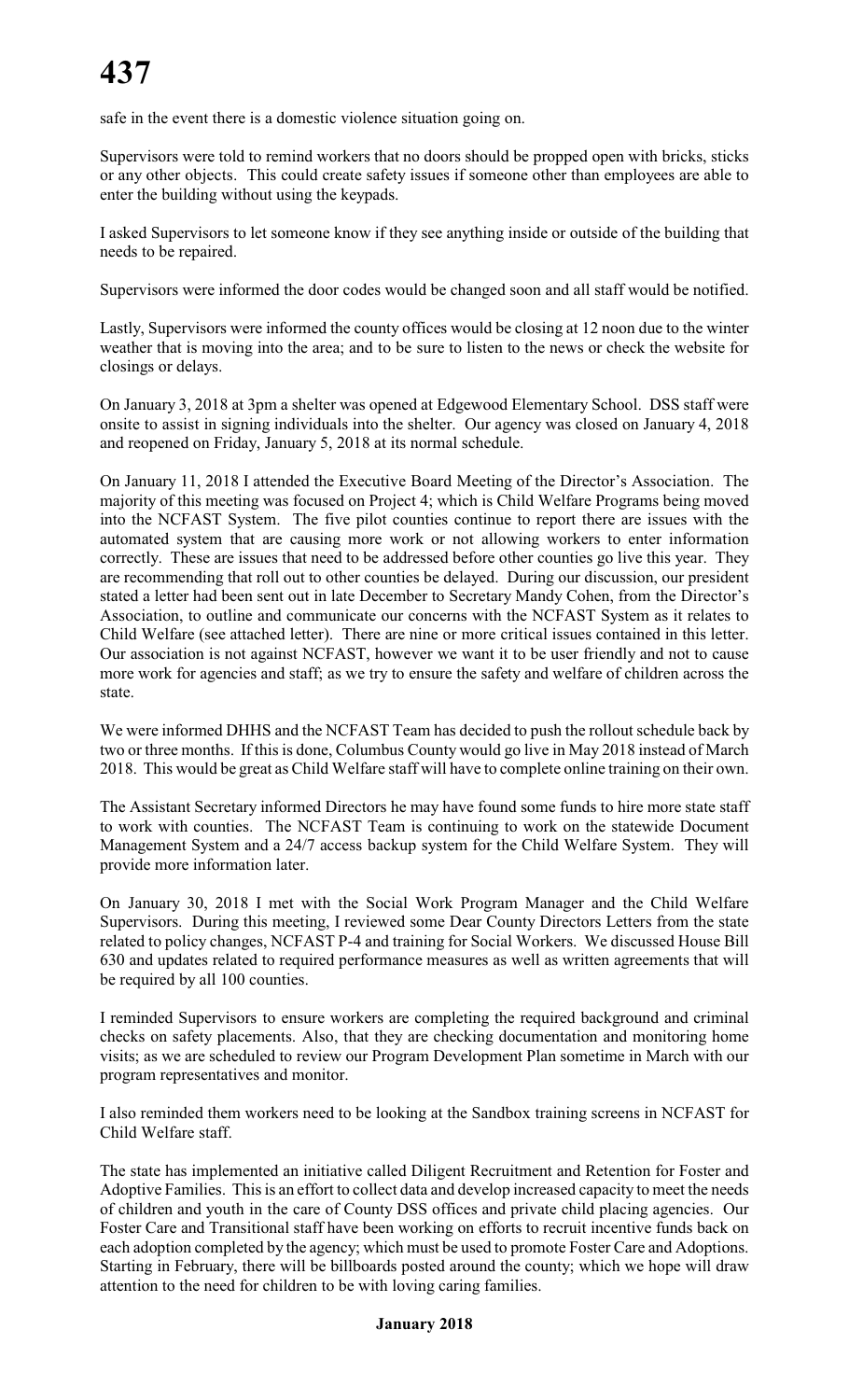| <b>Economic Services</b> |  |
|--------------------------|--|
|--------------------------|--|

| <b>PROGRAM</b>                          | <b>STATISTICS</b>                                                                                                                                      |
|-----------------------------------------|--------------------------------------------------------------------------------------------------------------------------------------------------------|
| <b>Food &amp; Nutrition</b>             | Applications Taken: 251<br>Applications Approved: 196<br>Active Cases: 5,715<br>Benefits Issued: \$1,339,331<br>Participants Served: 12,180            |
| <b>Adult Medicaid</b>                   | Applications Taken: 147<br>Cases Terminated: 51<br>Redeterminations: 265<br>Applications Processed: 205                                                |
| <b>Family &amp; Children's Medicaid</b> | Applications Taken: 123<br>Applications Processed: 170<br>Redeterminations: 367<br>Total Medicaid Cases: 13,404<br>Total Individuals Receiving: 15,137 |
| <b>Child Support</b>                    | <b>Absent Parents Located: 76</b><br>Orders Enforced: 857<br>Active Cases: 3,986<br>Collections: \$461,956.42                                          |

#### **January 2018 Human Services**

| <b>PROGRAM</b>                                 | <b>STATISTICS</b>                                                                                                                                                                                             |
|------------------------------------------------|---------------------------------------------------------------------------------------------------------------------------------------------------------------------------------------------------------------|
| <b>Adult Services (APS)</b>                    | APS Reports Accepted: 21<br>County Wards: 20<br>Number of Payee Cases: 15<br><b>Adults Served APS: 9</b><br>Number of Medicaid Transportation Trips: 1,149<br>Amount Requested for Reimbursement: \$29,111.88 |
| <b>Children's Protective Services</b><br>(CPS) | Reports Accepted: 38<br>Reports Screened Out: 21<br>Families Receiving In-Home Services: 21<br>Children Served: 60<br>Contacts with Families Monthly: 280<br>Assessments: 28                                  |
| <b>Foster Care</b>                             | Foster Children in Foster Homes: 60<br>Children Placed Outside County: 17<br>Agency Adoptions: 0<br>Pending Adoptions: 4<br>Total Foster Homes Licensed: 5<br>Total Children in Foster Care: 64               |
| <b>Work First Employment (TANF)</b>            | Applications Taken: 36<br>Applications Approved: 23<br><b>Individuals Receiving Benefits: 326</b><br>Entered Employment: 3<br>Number in Non-Paid Work Experience: 1                                           |
| <b>Program Integrity</b>                       | Collections for Fraud: \$5,588.64<br>New Referrals: 0<br>Cases Established: 0                                                                                                                                 |
| Day Care                                       | Children Receiving Day Care Assistance: 449<br>Children on the Waiting List: 627<br>Amount Spent on Day Care Services: \$206,813.70                                                                           |

# **HUMAN SERVICES BOARD REPORT**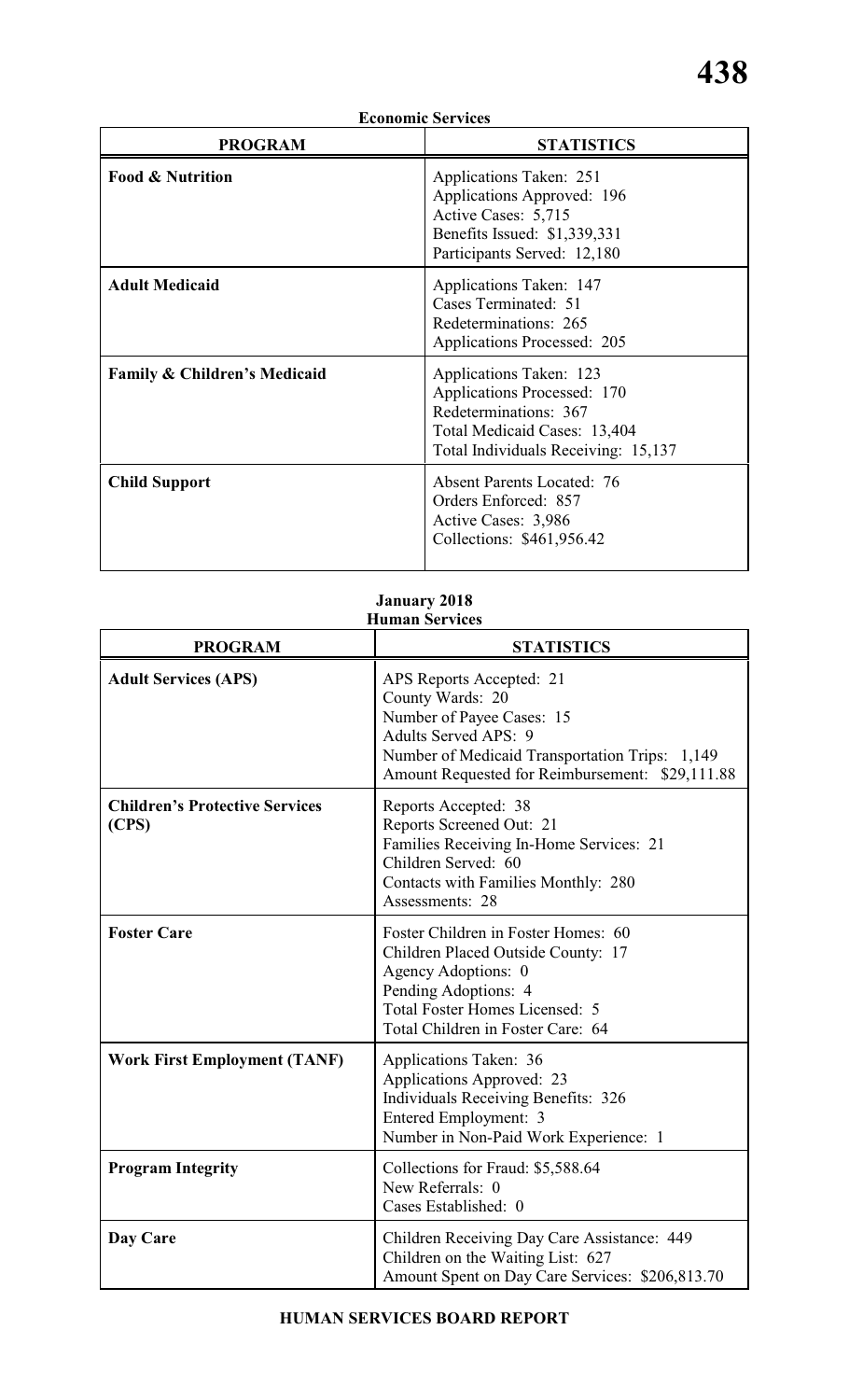#### Melinda H. Lane, Program Manager **Vacancies/Updates/News for January 2018**

#### **Intake/Investigation/Assessment:**

The Intake/Investigation/Assessment Unit continues to be fully staffed and busy! All staff have busy caseloads and are continuing to get updated training. Staff in this Unit are beginning to orient themselves to the NCFast system as Child Welfare currently has plans to begin in March. Staff are beginning to take required trainings for NCFast. Staff are preparing for a state monitoring in March.

#### **In-Home Services:**

The In-Home Services Unit continues to be short-staffed. Interviews will begin soon. Staff in this Unit are beginning to orient themselves to the NCFast system as Child Welfare currently has plans to begin in March. Staff are beginning to take required trainings for NCFast. Staff are preparing for a state monitoring in March.

#### **Foster Care/Adoptions:**

The Foster Care/Adoptions Unit continues to be short-staffed due to the transition to the new Unit. Two new workers will begin February 5th. Staff are being moved around to accommodate the new workers. Staff in this Unit are beginning to orient themselves to the NCFast system as Child Welfare currently has plans to begin in March. Staff are beginning to take required trainings for NCFast. Staff are preparing for a state monitoring in March.

#### **Transitional Unit:**

The new transitional unit is busy building caseloads and planning events for LINKs and Foster/Adoptive Parent Recruitment. Staff in this Unit are being moved into a conference room for office space to accommodate new staff coming in on February 5th. Staff in this Unit are beginning to orient themselves to the NCFast system as Child Welfare currently has plans to begin in March. Staff are beginning to take required trainings for NCFast. Staff are preparing for a state monitoring in March.

#### **Adult Services:**

The Adult Services Unit continues to be fully staffed and very busy. Cases are becoming more complex with more issues. Many members of this Unit are in training and cross-training in order to work together more efficiently.

#### **Work First Employment:**

The Work First Employment Unit continues to work within the NCFAST system with daily issues. This Unit continues to assist with 200% and with CPS Intake coverage when needed.

#### **Child Day Care:**

The Child Day Care Unit continues to be fully staffed. This Unit continues to work within the NCFAST system dealing with daily issues and updates. Currently there are concerns with how NCFast manages the waiting list and funding.

#### **Program Integrity:**

Program Integrity continues to work hard to get caught up with program integrity duties and cases. Five temporary workers continue to work fulltime taking Crisis Intervention Program applications and Low Income Energy Assistance Program applications. In January 43 applications were taken for CIP with 43 approvals and 658 were taken for LIEAP with 616 approvals and 42 denials. It appears these programs will continue to have funding through the most of the month of February. Applications take longer to complete making it harder to see as many applicants during a day.

#### **Economic Services Program Narrative**

Child Support/Paralegal and Work First Cash/Medicaid Transportation/Maintenance and Housekeeping

Food and Nutrition and Family and Children's Medicaid

Adult Medicaid//Rest Home and Nursing Home/Community Alternatives Program (CAP) Submitted by Cyndi Hammonds, Income Maintenance Administrator

> Reporting Month: January 2018 **News/Updates/Vacancies**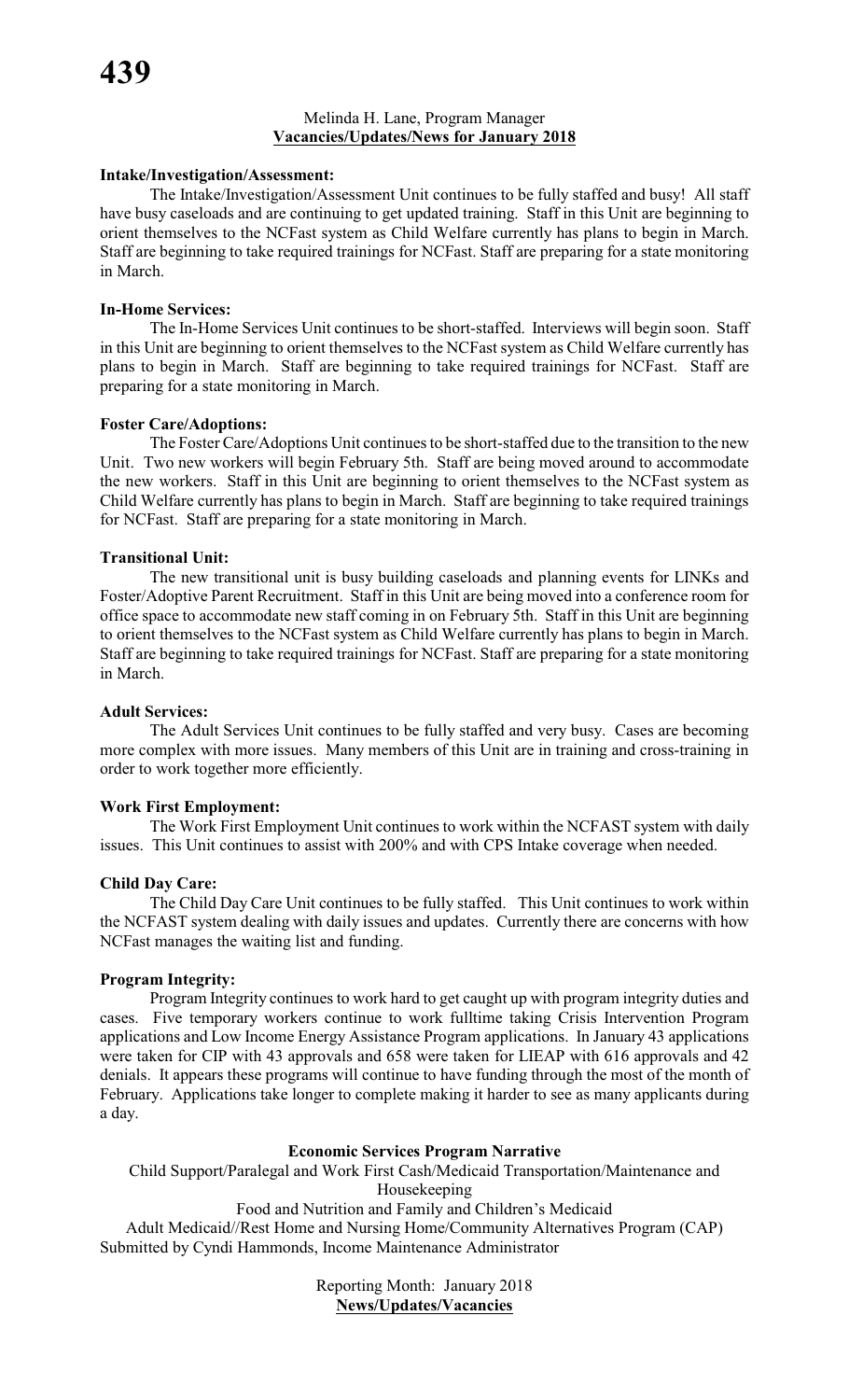# **Food and Nutrition:**

The Intake/Processing Team and the Review Team continue to be in compliance with timeliness. The Benefit Data Trust Project (Seniors 65+ that are receiving Medicaid but not receiving Food and Nutrition) is still reaching out trying to encourage these seniors to apply for benefits. The State has sent out 25,463 letters and from those letters 2,261 applications have been submitted to the counties statewide. Columbus County has received 38 applications as the result of this project. We still receive phone calls asking if these letters are scams and from the results of these phone calls we also tell them they can apply with us directly if they choose to. This team currently has 4 vacancies; one of these vacancies we have interviewed for and recommendations are being made for hire.

#### **Adult and Family & Children's Medicaid:**

The North Carolina Health Choice (CHIP) Medicaid program thru BCBS for children from age 6 - 18 that was in jeopardy of not being funded has been approved for 6 more years of funding. The Family and Children's Medicaid Team continue to stay in compliance with timeliness.

Adult Medicaid struggles with the Long Term Care team of 3 workers that complete the intake, process and review of all Nursing Home, Rest Home and Community Alternative Program cases. These cases require more investigations into the transferring of any assets the clients may have made. We currently are in need of another worker to help keep this work timely. This could be accomplished by taking a position from their regular Medicaid team and upgrading the position. This team is fully staffed.

# **Child Support and Paralegal:**

It is the time of year when Child Support is preparing for the interception of income tax refunds on those absent parents that are behind in their child support payments. Each year at this time we get increased phone calls and upset parents because of this however it helps them get caught up at times and others it helps from them going to jail for non-payment. This team prepared 350 cases for court. Due to the vacancies on this team we are not meeting compliance goals for one area however our State Representative that visits every month is working with us to help us meet these goals. We currently interviewed for the 4 vacancies and are recommending 4 for hire. The paralegal prepared 277 orders and reviewed 38 orders the attorney prepared.

# **Work First Cash/Medicaid Transportation/Interpreter/Maintenance and Housekeeping/Deputy:**

- Medicaid Transportation remains to be a high demand program due to the lack of transportation by many of our Medicaid clients.
- WorkFirst Cash continues to stay in compliance with their program.
- Housekeeping, Maintenance and the Deputy continue to work with the whole agency in keeping the building clean and safe.
- The Interpreter remains busy with interpretations from the front desk to all programs and by phone when clients call in.
- This team is fully staffed.

December 22,2017

Dr. Mandy Cohen, Secretary NC Department of Health and Human Services 101 Blair Drive, Adams Building 2001 Mail Service Center Raleigh, NC 27699

Dear Secretary Cohen,

Thank you for talking with me last week regarding the Directors' decision to communicate with your office, the collective concerns brought forth from the five NCFAST Project 4 Child W elfare pilot counties and supported by the NCACDSS membership. Beginning August 7, 2017,Guilford, Franklin, Sampson, Rockingham and Richmond Counties started piloting the Child Welfare module within NC FAST. These counties have worked tirelessley with NC DHHS and the NC FAST team to provide feedback regarding concerns and strengths in the form of conference calls, face-to-face meetings and written communication, to include a meeting with Deputy Secretary, Susan Perry-Manning and other members of your leadership team. Due to significant concerns within the scope of the pilot, the next scheduled rollout planned for this fall to seven additional counties was delayed. W e continue to have serious concerns about issues the pilot counties have identified and believe these issues will ultimately impact the overall success of P4 statewide; therefore, we cannot endorse moving forward with the rollout to the next ten counties on January 22, 2018.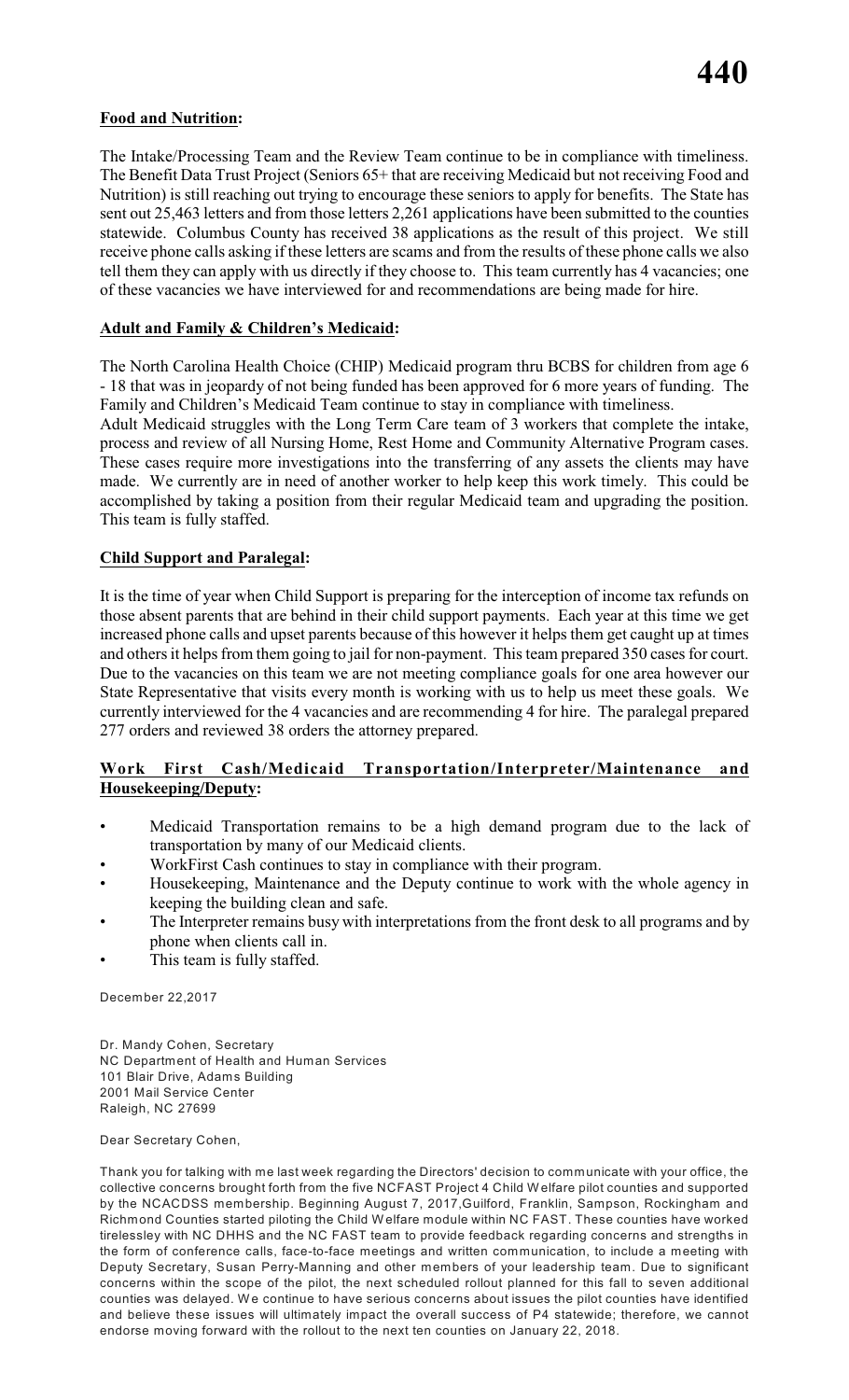Below are high level concerns that have been shared with your leadership team as well as the NC FAST team.

High level concerns with P4 from the pilot counties:

- Several business processes in NCFAST conflict with state statute and/or current policies. Counties are held accountable to meet practice standards that the system may negatively impact.
- Additional requirements and increased workload is affecting practice--correcting cases within the system takes hours which is less time for assessing risk and safety of families and children.
- Breach of confidentiality (federal requirement) between economic services and child welfare services after previous fixes have been attempted.
- Unresolved security roles are impacting the DSS Director's ability to monitor/assess work.
- Unresolved issues with the financials for foster care reimbursement are creating significant fiscal impact to counties.
- The unavailability of the System multiple times since August impacts access to the child protective services record. This impacts screening intakes, response to alleged victim children, inability to access case for legal purposes and creates the potential for safety to be compromised.
- NC failed the Federal Child and Family Services review (CFSR) in 2015. Since 2016, NC has been under a federal Program Improvement Plan (PIP) which includes changes to child welfare policy. These policy changes have not been incorporated into NC FAST though rollout to more counties is scheduled.
- Multiple help desk tickets have no resolution.
- Security issues allow one county to change another county's work in progress.

Counties have been operating in NC FAST since 2012 with the initial rollout of Food and Nutrition Services (FNS), followed by Medicaid, Child Care Subsidy, Energy Programs (CIP and LlEAP), and W ork First. W hile the system for these programs has shown improvement, there continue to be challenges to completing our work efficiently in the system. General concerns include:

- Under/over payments in child care these inaccurate payments negatively impact providers
- and impede county tracking of resources available to assist citizens on waiting lists. • Help desk tickets on FNS and Medicaid cases continue at very high levels.
- System unavailability results in duplications of efforts of economic services staff. This impacts workloads, ability to process cases timely, and inability to assist customers coming into the
- agency with open benefit cases. • Counties continue to receive weekly notifications of additional tasks that must be completed to correct system generated errors.

County staffs are expected to "work around the system" and still meet all federal and state mandates. To provide a greater understanding of the issues, we are working with our program staff to compile information on specific, detailed issues that they have encountered. This information will be shared with DHHS in early January 2018.

Counties are dedicated to the mission of serving children and families while also ensuring the integrity of programs and trust of our citizens. Creating a mutually satisfactory solution to these issues is critical as we move forward with the provisions of HB 630 (SL 2017-41). To that end, we ask that you strongly consider our request to delay further rollout as we work in partnership to make the needed improvements to the NC FAST System.

We look forward to meeting with you and your leadership team to respond to any questions you might have and to formulate a plan that moves us forward. I can be reached at 704-650-4574.

Sincerely, Donna F. Fayko President

Cc: NC HHS Joint Legislative Oversight Committee Deputy DHHS Secretary Susan Perry-Manning Assistant DHHS Secretary Michael Becketts Deputy Secretary for Technology and Operations Sam Gibbs DSS Director W ayne Black NCFAST Director Angela Taylor

# **Agenda Item #12: VETERANS - DEPARTMENTAL UPDATE:**

Kim Sellers, Veterans Director, delivered the following Departmental Update.

It has been over 2 years since our department has given a report and many changes have occurred since then.

As you know, Sherri Blackman retired last April and I was promoted to Director. Ken Goben was hired last June. Ken is a retired Marine Corps Warrant Officer. He has been an Accredited Veteran Service Officer for the past 5 years with the NCDVA State Service Office in Wilmington and at the VA Health Care Center in Wilmington, so he already knew many of our veterans. Ken and his wife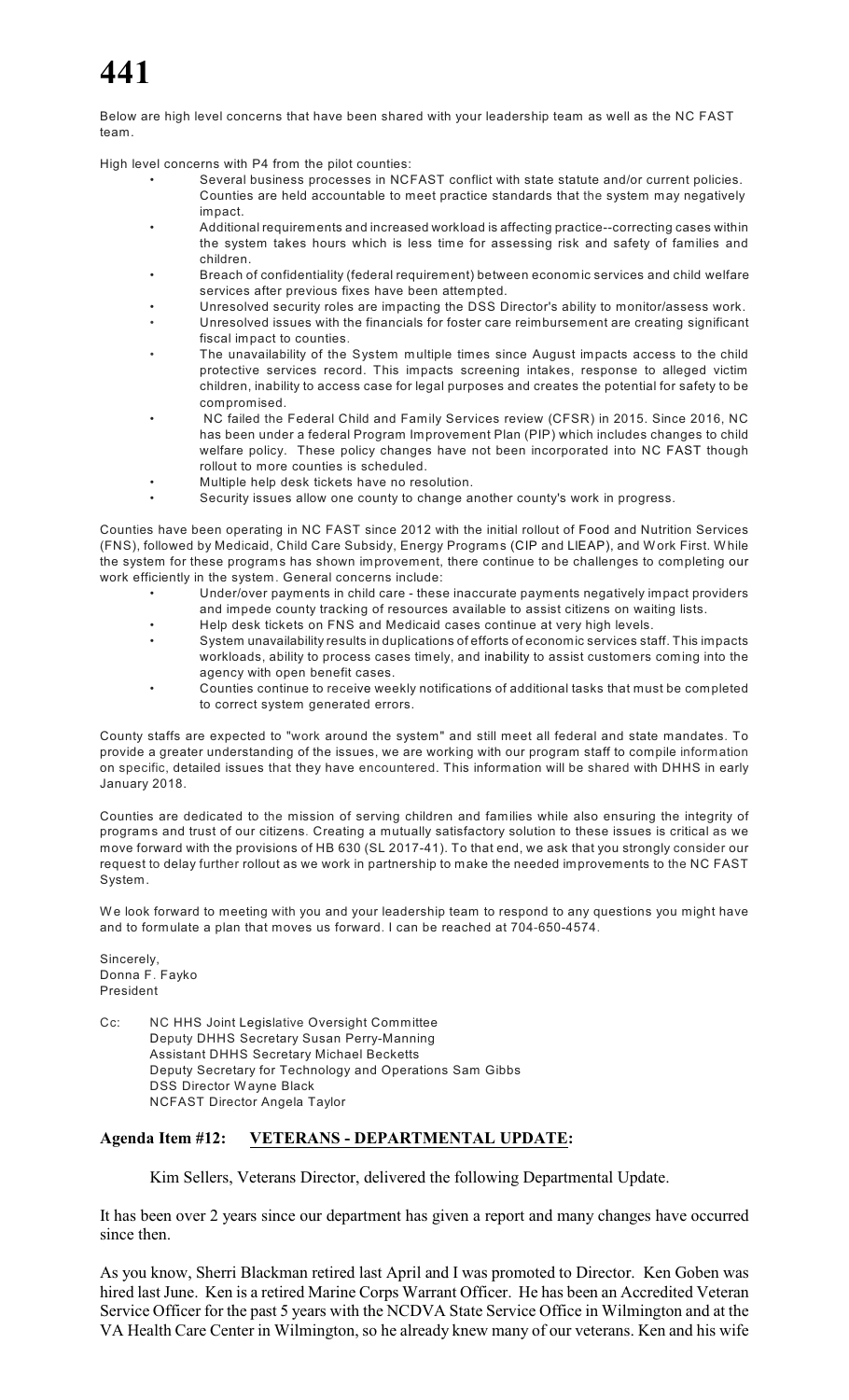Terri have been Columbus County residents for 20 years, so he is enjoying his daily 4 mile commute now. We are fortunate to have Ken as he was already accredited and ready to start assisting our veterans from day one.

We provide many services to Columbus County veterans, among these are assisting veterans and their dependents in filing claims and applications to the DVA for VA Health Care, Service Connected Compensation, Disabled War Time Veterans Pension, Notices of Disagreement and Appeals, Education, Voc Rehab, Certificates of Eligibility for VA Home Loan Guaranties, Requests for Veterans DD214s and Service Treatment Records, NC State Veterans Benefits, Dependents Benefits such as: Dependency Indemnity Compensation (DIC), Widows Pension, Dependents Education, CHAMPVA, Burial Benefits, VA Grave Markers and many more benefits. We meet with Veterans Organizations, Social Services, Dept of Aging, Health Dept, Transportation Dept, SSA and CRHC to understand and maximize use of all local resources available to our veterans.

We assist an average of 30 veterans and their dependents daily in person and by phone.

I attended our 2017 Spring County Veteran Service Officers Conference last April. Ken and I both attended our Fall NCDVA and County VSO Conference last October. We also attended 2 one day NCDVA work shops and 2 Congressional VSO meetings. VA benefits, applications and procedures are constantly changing, which makes it imperative for us to attend these meetings so we can assist our veterans more efficiently. We participate in a monthly phone conference with the DVA Regional Office in Winston Salem, Congressman Rouzer's Office, NCDVA and the other County VSOs. We also complete online training annually.

The Fayetteville VAMC has expanded and made some health care benefits easier for veterans to access such as: opening this summer, 5 state of the art operating rooms and a 25 private room med/surg unit, expanding specialty care by hiring another general surgeon, orthopedic surgeon, rheumatologist and an endocrinologist. An inpatient substance abuse treatment and recovery program has been approved but not funded at this point. Veterans no longer have to wait for a referral by their primary care doctor for audiology and optometry appointments. They can call directly to these clinics and make their own appointments.

The DVA implemented the Fully Developed Claims Program 4 years ago to expedite the processing of claims. This program is working well for VA, as FDC are being completed in 4 to 6 month, instead of 12 to 18 months. Previously the VA developed the claim, gathering the documentation needed to render a decision on the claim. As the name of this program states, VA is receiving the claims from us with the development completed. VA has placed the burden of gathering evidence on the veterans and the state and county service officers. This is very time consuming for us and in some cases costly to the veterans.

The most notable new VA benefit is the compensation for 8 presumptive diseases associated with contaminants in the water at Camp Lejeune for active duty, reserve and National Guard members who served a minimum of 30 days at Camp Lejeune or the Marine Corps Air Station, New River, NC

between August 1953 and December 1987. This ruling became effective March 14, 2017. We have filed 5 claims for veterans and 4 for widows of veterans who have died of one of these presumptive diseases.

VA has not released the 2017 Distribution of Expenditures at this time. The 2016 total VA Expenditures for Columbus County were: \$39 million. That is \$25 million in compensation and pension benefits and \$14 million in health care and education benefits. This is \$2.8 million more in benefits than in 2015.

Ken and I will be participating in a Regional Veterans Outreach Claims Clinic March 22 – 24th in Wilmington. We encourage our veterans with claims pending for more than a year to attend this clinic also. The Winston Salem VA Regional Office will have Claims Rating Officers on sight at this clinic.

Our goal isto assist everyColumbus County veteran in obtaining every VA benefit they are eligible to receive. If you know veterans that have not inquired about their potential benefits, please urge them to come speak with us. It is an honor and a pleasure to assist our veterans through the VA claims processes.

Thank you for your support.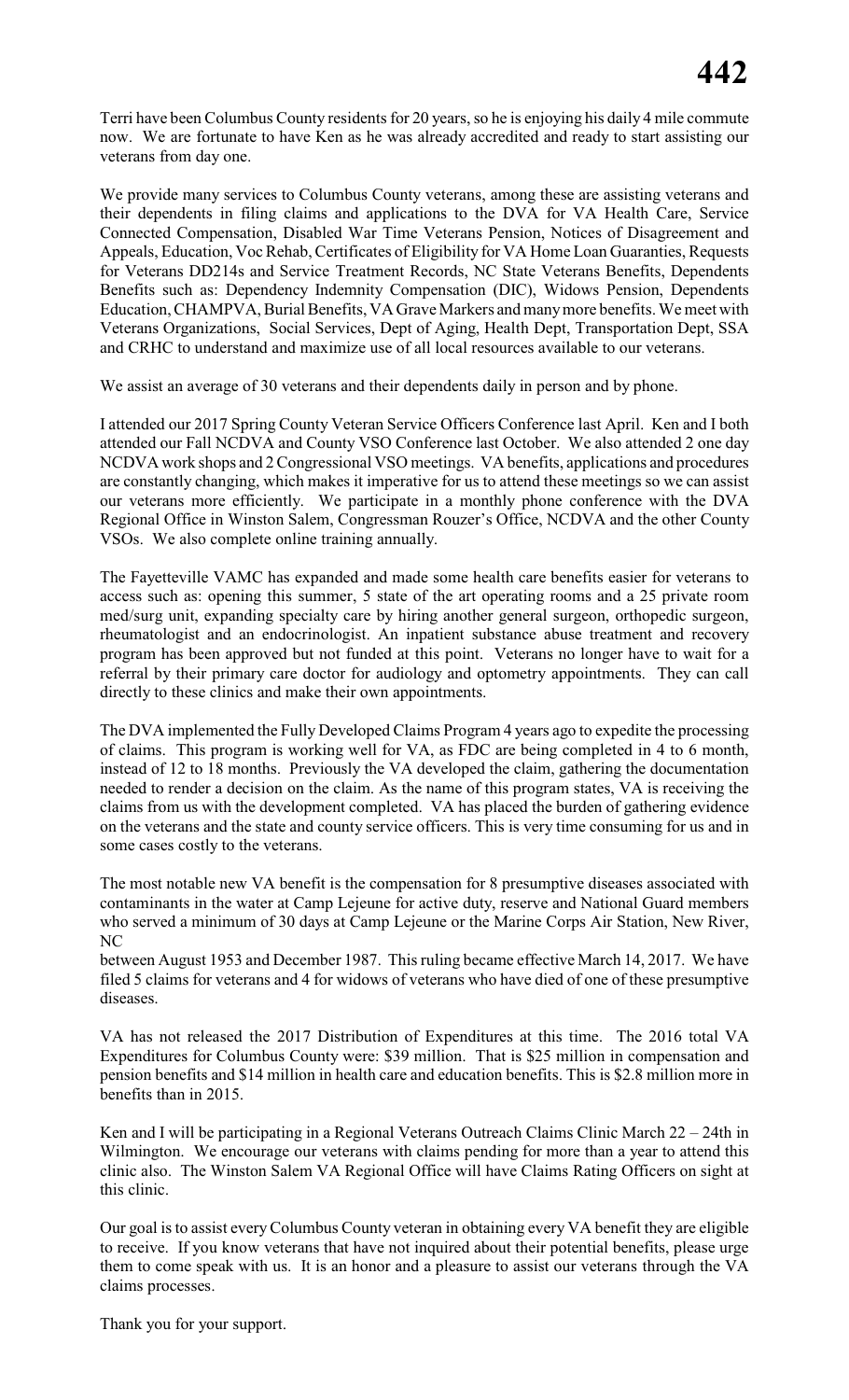### **Agenda Item #13: ADMINISTRATION - APPROVAL of CDBG-DR (DISASTER RECOVERY) NO. 17-3-3010 COMPLIANCE PLANS:**

Mike Stephens, County Manager / Attorney, requested Board approval of the following documents for the CDBG-DR (Disaster Recover) Number 17-3-3010:

- A. Equal Opportunity and Procurement Plan;
- B. Section 3 Plan;
- C. Language Access Plan;
- D. Section 504 Self Evaluation and Grievance Plan;
- E. Residential Anti-Displacement and Relocation Assistance Plan;
- F. Citizen Participation Plan;
- G. Excessive Force Plan;
- H. Fair Housing Plan; **and**
- I. Floodplain Certification.

Commissioner Bullard made a motion to approve the above listed nine (9) documents for the CDBG-DR (Disaster Recovery) Number 17-3-3010 Grant, seconded by Vice Chairman Burroughs. The motion unanimously passed. These documents will be kept on file in the Administration Office, for review.

#### **RECESS REGULAR SESSION and enter into COMBINATION MEETING of COLUMBUS COUNTY WATER and SEWER DISTRICTS I, II, III, IV and V BOARD MEETING:**

At 8:21 P.M., Commissioner McDowell made a motion to recess Regular Session and enter into a **combination meeting** of Columbus County Water and Sewer Districts I, II, III, IV and V Board Meeting, seconded by Commissioner Russ. The motion unanimously passed.

# **Agenda Item #14: COLUMBUS COUNTY WATER and SEWER DISTRICTS I, II, III, IV and V - APPROVAL of BOARD MEETING MINUTES:**

February 05, 2018 **Combination Meeting** of Columbus County Water and Sewer Districts I, II, III, IV and V Board Meeting **(5 sets)**

This information will be recorded in Minute Book Number 2 for each Water District, respectively.

#### **ADJOURN COMBINATION MEETING of COLUMBUS COUNTY WATER and SEWER DISTRICTS I, II, III, IV and V BOARD MEETING:**

At 8:22 P.M., Vice Chairman Burroughs made a motion to adjourn the **combination meeting** of Columbus County Water and Sewer Districts I, II, III, IV and V Board Meeting, and resume Regular Session, seconded by Commissioner Prevatte. The motion unanimously passed.

#### **Agenda Item #15: CONSENT AGENDA ITEMS:**

#### A. **Budget Amendments:**

| <b>TYPE</b>              | <b>ACCOUNT</b> | <b>DETAILS</b>                    | <b>AMOUNT</b> |
|--------------------------|----------------|-----------------------------------|---------------|
| $\parallel$ Expenditures | 10-9600-560062 | Special Child Adoption            | 119,886       |
| <b>Revenue</b>           | 10-3991-499101 | <b>Fund Balance Appropriation</b> | 119,886       |
| $\parallel$ Expenditure  | 10-9600-560079 | <b>Water Rescue</b>               | 5,500         |
| Revenue                  | 10-3991-499101 | <b>Fund Balance Appropriated</b>  | 5,500         |

### B. **Tax Refunds and Releases:**

*Property Value* \$201.93 Bailey, Robert Jr. & Donna Day **PROPERTY**: 00000 Total: \$1,974.96<br>
Value: \$2,330.00 Year: 09-17 Account: 01-01809 Bill#: 99999 09-17 Account: 01-01809 Bill#: 99999 Release value of S/W. No power in 9 years.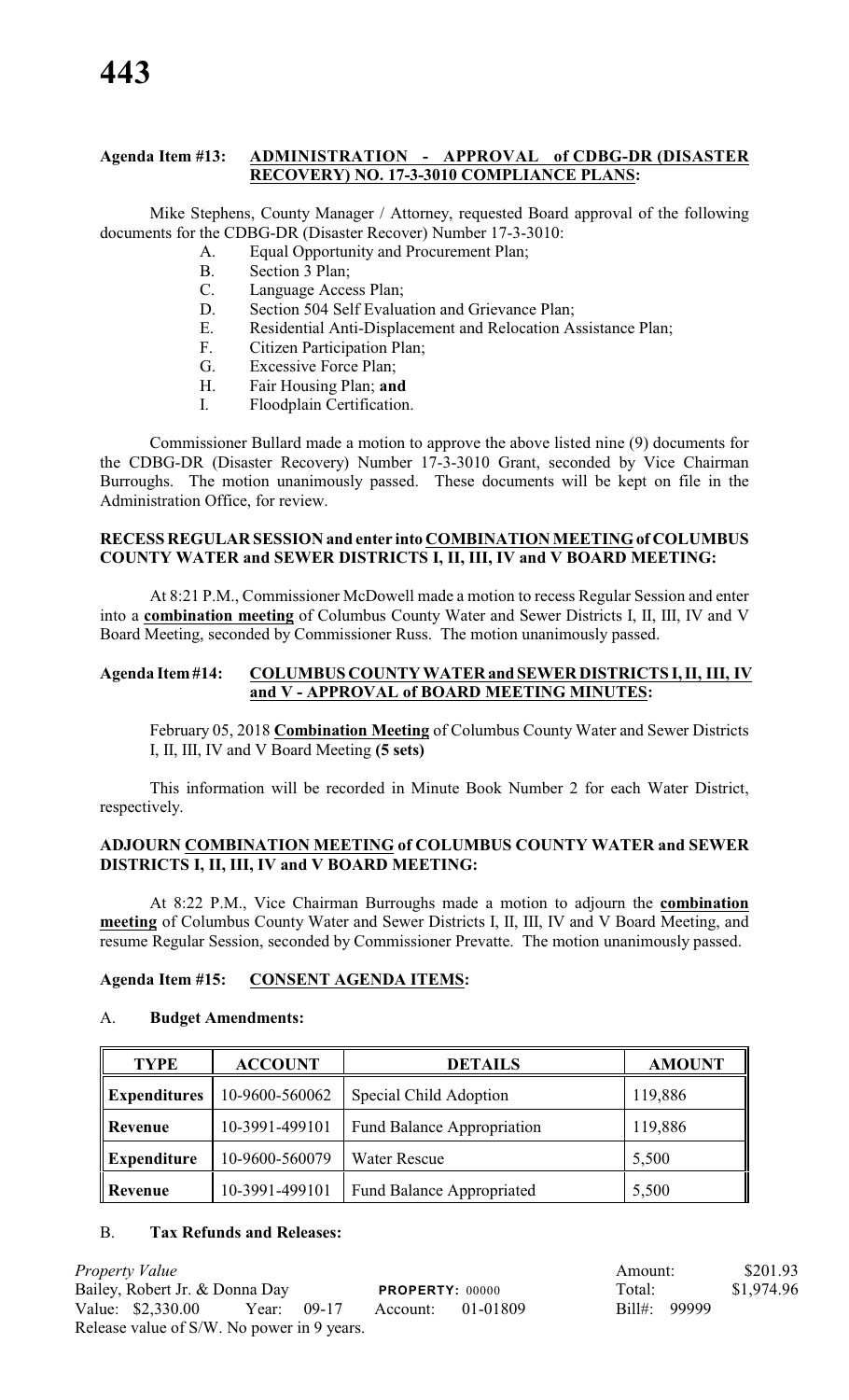| <b>Property Value</b>                                                                                                                                                        |                                                | Amount:                      | \$72.95    |
|------------------------------------------------------------------------------------------------------------------------------------------------------------------------------|------------------------------------------------|------------------------------|------------|
| Britt, Jeffrey & Anna Maria<br>Value: \$1,000.00<br>08-17<br>Year:                                                                                                           | PROPERTY: 00000<br>Account:<br>13-03937        | Total:<br>$Bill#$ :<br>99999 | \$93.75    |
| Release value. DBL to real estate in 2006 to new owner. Release Klondyke Fire(6.30)<br>release Columbus Rescue $(1.80)$ release Water II $(4.55)$ release late list $(8.15)$ |                                                |                              |            |
| <b>Property Value</b>                                                                                                                                                        |                                                | Amount:                      | \$1,157.42 |
| Chestnutt, Roosevelt(Heirs)                                                                                                                                                  | <b>PROPERTY: 23862</b>                         | Total:                       | \$2,356.46 |
| Value: \$29,800.00<br>Year:<br>$08-17$                                                                                                                                       | Account:<br>13-08173                           | 99999<br>$Bill#$ :           |            |
| Release value. Sold at tax sale. Release Columbus Rescue(54.04)                                                                                                              |                                                |                              |            |
| <b>Property Value</b>                                                                                                                                                        |                                                | Amount:                      | \$2,329.68 |
| Col County Hospital Foundation Inc.                                                                                                                                          | PROPERTY: 00000                                | Total:                       | \$2,387.56 |
| Value: \$289,400.00<br>Year:<br>2017                                                                                                                                         | 01-08397<br>Account:                           | $Bill#$ :<br>99999           |            |
| Release entire value of lots. Owned by the Hospital should have been exempt.<br>Property#98576 and 76211 Release Whiteville Rescue(57.88)                                    |                                                |                              |            |
| <b>Property Value</b>                                                                                                                                                        |                                                | Amount:                      | \$377.40   |
| Creech, Justin L. & Tonya Brooke                                                                                                                                             | <b>PROPERTY: 94061</b>                         | Total:                       | \$638.03   |
| 2017<br>Value: \$1,482.00<br>Year:                                                                                                                                           | Account:<br>07-03545                           | $Bill#$ :<br>56973           |            |
| Release value DBL and Mobile home was repoed in 2016. Release Yam City Fire(46.88)                                                                                           |                                                |                              |            |
| release Columbus Rescue $(9.38)$ release late list $(1.37)$                                                                                                                  |                                                |                              |            |
| Property Value                                                                                                                                                               |                                                | Amount:                      | \$7.25     |
| Dimuzio, James Sr ETAL                                                                                                                                                       | PROPERTY: 80928                                | Total:                       | \$8.15     |
| Value: \$900.00<br>Year:<br>2017<br>Release value. 2% mistake Release North Whiteville(.72) release Whiteville Rescue(.18)                                                   | Account:<br>02-04842                           | $Bill#$ :<br>58409           |            |
|                                                                                                                                                                              |                                                | Amount:                      | \$195.82   |
| <b>Property Value</b>                                                                                                                                                        |                                                | Total:                       | \$910.69   |
| Evans, Robert<br>Value: \$4,170.00<br>$11 - 16$<br>Year:                                                                                                                     | PROPERTY: 00000<br>10-03023<br>Account:        | Bill#:<br>99999              |            |
| Release mobile home. No evidence of existing 24 years. Release Columbus Rescue(4.84)                                                                                         |                                                |                              |            |
| release late list $(16.63)$                                                                                                                                                  |                                                |                              |            |
| <b>Property Value</b>                                                                                                                                                        |                                                | Amount:                      | \$1,391.49 |
| Powell, Lin                                                                                                                                                                  | PROPERTY: 2732                                 | Total:                       | \$1,925.71 |
| Value: \$7,500.00<br>$08-17$<br>Year:                                                                                                                                        | 01-04716<br>Account:                           | Bill#:<br>99999              |            |
| Release entire value. Sold at tax sale for legal fees. Release Columbus Rescue(34.22)<br><b>Property Value</b>                                                               |                                                | Amount:                      | \$17.53    |
| Reynolds, Thomas Woody                                                                                                                                                       | PROPERTY: 00000                                | Total:                       | \$21.21    |
| Value: \$2,178.00<br>Year:<br>2017                                                                                                                                           | 09-00519<br>Account:                           | Bill#:<br>83967              |            |
| Release entire amount. Sold boat. Release Williams Fire(1.31) release Columbus                                                                                               |                                                |                              |            |
| Rescue $(.44)$ release late list $(1.93)$                                                                                                                                    |                                                |                              |            |
| Property Value                                                                                                                                                               |                                                | Amount:                      | \$344.32   |
| Robinson, Lacy & Letha McMillian                                                                                                                                             | PROPERTY: 4394                                 | Total:                       | \$387.07   |
| Year:<br>$08-17$<br>Value: \$5,500.00<br>Release value. DBL Prop#4395 Release Klondyke Fire(33.25) release Columbus                                                          | Account:<br>01-77020                           | Bill#:<br>99999              |            |
| Rescue(9.50)                                                                                                                                                                 |                                                |                              |            |
| <b>Property Value</b>                                                                                                                                                        |                                                | Amount:                      | \$364.75   |
| Teal, Jacob                                                                                                                                                                  | PROPERTY: 5302                                 | Total:                       | \$373.75   |
| Value: \$5,000.00<br>$08-17$<br>Year:                                                                                                                                        | 01-92240<br>Account:                           | $Bill#$ :<br>99999           |            |
| Release entire value. Sold at tax sale for legal fees. Release Whiteville Rescue(9.00)                                                                                       |                                                |                              |            |
| <b>Property Value</b>                                                                                                                                                        |                                                | Amount:                      | \$75.87    |
| Tyson, Ronald Russell & sue Ellen Gore                                                                                                                                       | <b>PROPERTY: 10878</b>                         | Total:                       | \$75.87    |
| Value: \$0.00<br>Year:<br>2017                                                                                                                                               | 06-03456<br>Account:                           | $Bill#$ :<br>92801           |            |
| Release interest. Postmark on time.                                                                                                                                          |                                                | Amount:                      | \$525.67   |
| <b>Property Value</b>                                                                                                                                                        |                                                |                              |            |
| United Carolina Bank c/o BB&T<br>Value: \$65,300.00<br>2017<br>Year:                                                                                                         | <b>PROPERTY: 18038</b><br>Account:<br>10-24463 | Total:<br>60019<br>$Bill#$ : | \$538.73   |
| Release taxes for 2017. Leased and occupied by the Town of Fair Bluff Prop#18038                                                                                             |                                                |                              |            |
|                                                                                                                                                                              |                                                | Amount:                      | \$1,269.49 |
| <b>Property Value</b><br>United Carolina Bank c/o BB&T                                                                                                                       | <b>PROPERTY: 18366</b>                         | Total:                       | \$1,301.03 |
| Value: \$157,700.00<br>2017<br>Year:                                                                                                                                         | Account:<br>10-17420                           | $Bill#$ :<br>92837           |            |
| Release taxes for 2017. Leased and occupied by the Town of Fair Bluff.Prop#18366                                                                                             |                                                |                              |            |
| <b>Property Value</b>                                                                                                                                                        |                                                | Amount:                      | \$439.13   |
| Ward, A Leon (Jr) & Nina                                                                                                                                                     | <b>PROPERTY: 98496</b>                         | Total:                       | \$450.04   |
| Value: \$109,300.00<br>Year:<br>2017                                                                                                                                         | 09-04907<br>Account:                           | $Bill#$ :<br>93687           |            |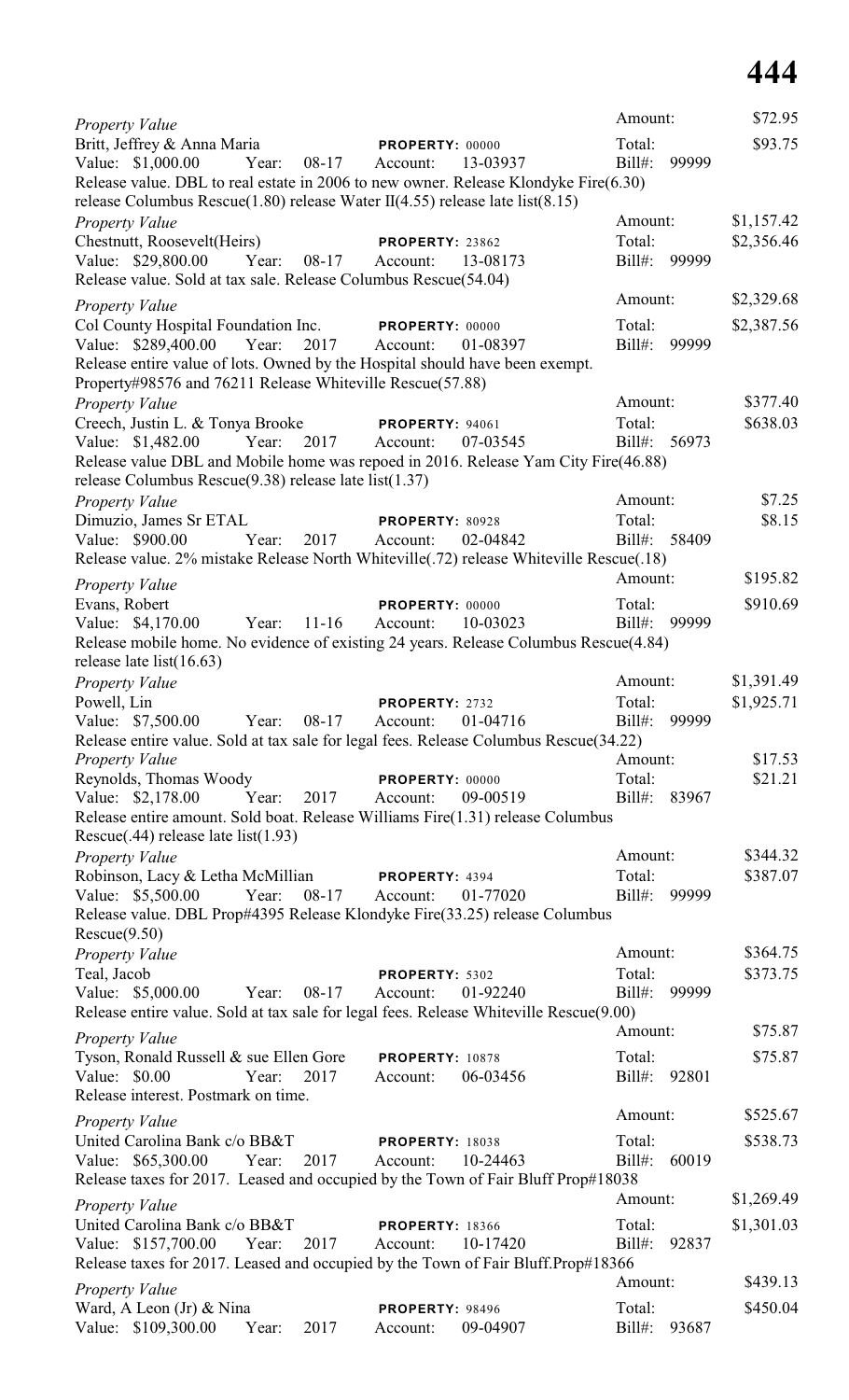# **445**

| Release value. Should have been exempt. Release Columbus Rescue(10.91)                                                |       |      |                             |          |                     |              |                   |
|-----------------------------------------------------------------------------------------------------------------------|-------|------|-----------------------------|----------|---------------------|--------------|-------------------|
| <b>Property Value</b>                                                                                                 |       |      |                             |          | Amount:             |              | \$528.08          |
| Williamson, Margaree (ETAL)<br>Value: \$189,600.00                                                                    | Year: | 2017 | PROPERTY: 13928<br>Account: | 07-19305 | Total:<br>$Bill#$ : | 96594        | \$593.58          |
| Release value. Should have been billed at Land Use Value Release Nakina Fire(52.38)<br>release Columbus Rescue(13.12) |       |      |                             |          |                     |              |                   |
| Refunds                                                                                                               |       |      |                             |          | Amount:             |              | \$0.00            |
| Register, Mary Ellen B                                                                                                |       |      | PROPERTY: 98653             |          | Total:              |              | \$79.12           |
| Value: $$0.00$                                                                                                        | Year: | 2017 | Account:                    | 11-22440 | $Bill#$ :           | 83814        |                   |
| Refund portion of user fee. Should have been billed to Prop#98653                                                     |       |      |                             |          |                     |              |                   |
| Refunds<br>Taylor, Joyce L.                                                                                           |       |      | <b>PROPERTY: 13849</b>      |          | Amount:<br>Total:   |              | \$0.00<br>\$83.80 |
| Value: \$0.00                                                                                                         | Year: | 2017 | Account:                    | 07-17883 |                     | Bill#: 91124 |                   |
| Refund portion of user fee. House is vacant but \$83.80 was paid to the user fee.                                     |       |      |                             |          |                     |              |                   |
| User Fee                                                                                                              |       |      |                             |          | Amount:             |              | \$0.00            |
| Williams, Agnes M.                                                                                                    |       |      | <b>PROPERTY: 23134</b>      |          | Total:              |              | \$203.00          |
| Value: \$0.00<br>Release user fee. Vacant.                                                                            | Year: | 2017 | Account:                    | 12-00049 | $Bill#$ :           | 95805        |                   |
| User Fee                                                                                                              |       |      |                             |          | Amount:             |              | \$0.00            |
| Baldwin's Ministries of Whiteville                                                                                    |       |      | <b>PROPERTY: 97291</b>      |          | Total:              |              | \$406.00          |
| Value: \$0.00<br>Release user fees. S/W are vacant. Both                                                              | Year: | 2017 | Account:                    | 01-07807 | Bill#:              | 48798        |                   |
| User Fee                                                                                                              |       |      |                             |          | Amount:             |              | \$0.00            |
| Boone, Marie                                                                                                          |       |      | PROPERTY: 8535              |          | Total:              |              | \$116.00          |
| Value: $$0.00$                                                                                                        | Year: | 2017 | Account:                    | 04-00970 | $Bill#$ :           | 51191        |                   |
| Release user fee. House is vacant.                                                                                    |       |      |                             |          | Amount:             |              | \$0.00            |
| User Fee                                                                                                              |       |      |                             |          |                     |              |                   |
| Callahan, Shirley Davis<br>Value: \$0.00<br>Release user fee.                                                         | Year: | 2017 | PROPERTY: 1120<br>Account:  | 01-00559 | Total:<br>$Bill#$ : | 54014        | \$203.00          |
| User Fee                                                                                                              |       |      |                             |          | Amount:             |              | \$0.00            |
| Davis, Daniel Jeff & Teresa Jackson                                                                                   |       |      | <b>PROPERTY: 97370</b>      |          | Total:              |              |                   |
| Value: \$0.00<br>Release user fee.                                                                                    | Year: | 2017 | Account:                    | 01-04285 | $Bill#$ :           |              |                   |
| User Fee                                                                                                              |       |      |                             |          | Amount:             |              | \$0.00            |
| Faircloth, S J                                                                                                        |       |      | <b>PROPERTY: 15719</b>      |          | Total:              |              | \$203.00          |
| Value: \$0.00<br>Release user fee. Vacant.                                                                            | Year: | 2017 | Account:                    | 09-07920 | Bill#:              | 60499        |                   |
| User Fee                                                                                                              |       |      |                             |          | Amount:             |              | \$0.00            |
| Farmer, Graham Scott & Tracie                                                                                         |       |      | PROPERTY: 96983             |          | Total:              |              | \$203.00          |
| Value: \$0.00<br>Release user fee. No home on property                                                                | Year: | 2017 | Account:                    | 15-04205 | Bill#: 60591        |              |                   |
| User Fee                                                                                                              |       |      |                             |          | Amount:             |              | \$0.00            |
| Gore, Jerry Lee                                                                                                       |       |      | <b>PROPERTY: 13159</b>      |          | Total:              |              | \$203.00          |
| Value: \$0.00                                                                                                         | Year: | 2017 | Account:                    | 07-06401 |                     | Bill#: 64206 |                   |
| Release user fee. House is vacant.<br>User Fee                                                                        |       |      |                             |          | Amount:             |              | \$0.00            |
| Gore, Ronald Lane                                                                                                     |       |      | PROPERTY: 60126             |          | Total:              |              | \$203.00          |
| Value: \$0.00<br>Release user fee. No house on property.                                                              | Year: | 2017 | Account:                    | 07-00124 | Bill#:              | 64455        |                   |
| User Fee                                                                                                              |       |      |                             |          | Amount:             |              | \$0.00            |
| Hamer, Dolroe (Jr) $&$ Jacqueline                                                                                     |       |      | <b>PROPERTY: 25682</b>      |          | Total:              |              | \$406.00          |
| Value: $$0.00$<br>Release user fees both locations vacant.                                                            | Year: | 2017 | Account:                    | 13-01712 | $Bill#$ :           | 99999        |                   |
| User Fee                                                                                                              |       |      |                             |          | Amount:             |              | \$0.00            |
| Hobbs, Tommy S & Marcia C                                                                                             |       |      | PROPERTY: 632               |          | Total:              |              | \$203.00          |
| Value: $$0.00$<br>Release user fee. DBL                                                                               | Year: | 2017 | Account:                    | 01-42241 | $Bill#$ :           | 68681        |                   |
| User Fee                                                                                                              |       |      |                             |          | Amount:             |              | \$0.00            |
| Horne, Jill Cox                                                                                                       |       |      | PROPERTY: 4305              |          | Total:              |              | \$203.00          |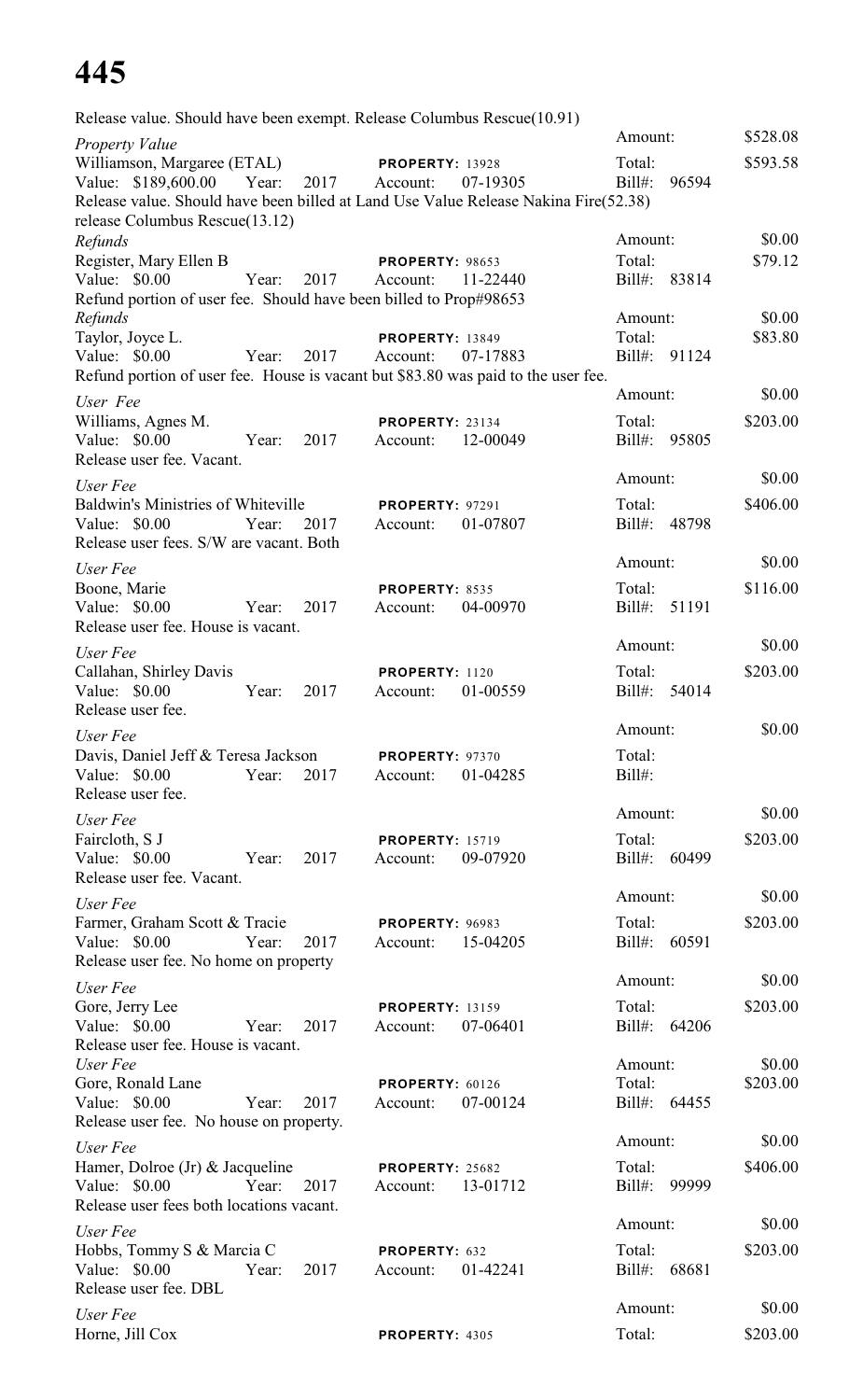# **446**

| Value: \$0.00<br>Year:                                                                                            | 2017          | Account:                                    | 01-07798 | Bill#:<br>69082        |            |
|-------------------------------------------------------------------------------------------------------------------|---------------|---------------------------------------------|----------|------------------------|------------|
| Release user fee. Vacant.<br>User Fee                                                                             |               |                                             |          | Amount:                | \$0.00     |
| Jacobs, George & Minnie                                                                                           |               | PROPERTY: 8971                              |          | Total:                 | \$203.00   |
| Value: \$0.00<br>Year:<br>Release user fee. Vacant.                                                               | 2017          | Account:                                    | 04-08120 | Bill#:<br>70227        |            |
| User Fee                                                                                                          |               |                                             |          | Amount:                | \$0.00     |
| Jones, William K.<br>Value: $$0.00$<br>Year:<br>Release user fee. House is vacant.                                | 2017          | PROPERTY: 82603<br>Account:                 | 03-12419 | Total:<br>Bill#: 71586 | \$203.00   |
| User Fee                                                                                                          |               |                                             |          | Amount:                | \$0.00     |
| Malpass, Sabrina<br>Value: $$0.00$<br>Year:<br>Release user fee and interest. Wrong property . Taxes paid in full |               | PROPERTY: 86968<br>2017 Account:            | 15-02828 | Total:<br>Bill#: 75056 | \$183.38   |
| User Fee                                                                                                          |               |                                             |          | Amount:                | \$0.00     |
| MCCoy Annie & John E<br>Value: \$0.00<br>Year:<br>Release user fee. Vacant.                                       |               | <b>PROPERTY: 75972</b><br>2017 Account:     | 12-17083 | Total:<br>Bill#: 75853 | \$203.00   |
| User Fee                                                                                                          |               |                                             |          | Amount:                | \$0.00     |
| Mullins, Leonard (Heirs)                                                                                          |               | PROPERTY: 3691                              |          | Total:                 | \$203.00   |
| Value: \$0.00<br>Release user fee. House is vacant.                                                               | Year:         | 2017 Account:                               | 01-64100 | Bill#: 78818           |            |
| User Fee                                                                                                          |               |                                             |          | Amount:                | \$0.00     |
| Patrick, Reginald Rendell<br>Value: \$0.00<br>Year:<br>Release user fee. House is non-liveable.                   | 2017          | PROPERTY: 00000<br>Account:                 | 15-02329 | Total:<br>Bill#: 80974 | \$203.00   |
| User Fee                                                                                                          |               |                                             |          | Amount:                | \$0.00     |
| Peacock, Daniel Thelston &<br>Value: \$0.00<br>Year:<br>Release user fee. Vacant.                                 | 2017          | <b>PROPERTY: 25265</b><br>Account:          | 13-32080 | Total:<br>Bill#: 81064 | \$116.00   |
| User Fee                                                                                                          |               |                                             |          | Amount:                | \$0.00     |
| Peanut Sandwich Shop<br>Value: \$0.00<br>Release user fees. Closed in 2010.                                       | Year: 10-17   | <b>PROPERTY: 00000</b><br>Account:          | 08-04229 | Total:<br>Bill#: 99999 | \$1,721.00 |
| User Fee                                                                                                          |               |                                             |          | Amount:                | \$0.00     |
| Priest, Julian<br>Value: \$0.00<br>Release user fee. House is vacant.                                             | Year: 15-17   | <b>PROPERTY: 11797</b><br>Account:          | 06-02707 | Total:<br>Bill#: 99999 | \$368.00   |
| User Fee                                                                                                          |               |                                             |          | Amount:                | \$0.00     |
| Simmons, Joseph Frank<br>Value: \$0.00<br>Release user fee. Vacant.                                               | Year:<br>2017 | <b>PROPERTY: 16247</b><br>Account:          | 09-26520 | Total:<br>Bill#: 86713 | \$203.00   |
| User Fee                                                                                                          |               |                                             |          | Amount:                | \$0.00     |
| Simmons, Joseph Frank<br>Value: $$0.00$<br>Release user fee. Vacant.                                              | Year:<br>2017 | <b>PROPERTY: 16788</b><br>Account:          | 09-26520 | Total:<br>Bill#: 86712 | \$203.00   |
| User Fee                                                                                                          |               |                                             |          | Amount:                | \$0.00     |
| Thurman, Laconya T.<br>Value: \$0.00<br>Year:<br>Release user fee. Vacant.                                        | 2017          | <b>PROPERTY: 20279</b><br>Account: 11-05542 |          | Total:<br>Bill#: 91898 | \$203.00   |
| User Fee                                                                                                          |               |                                             |          | Amount:                | \$0.00     |
| Walters, Jimmy C & Deborah Kay<br>Value: \$0.00<br>Release user fee. S/W is vacant.                               | 2017<br>Year: | <b>PROPERTY: 60395</b><br>Account: 13-41559 |          | Total:<br>Bill#: 93600 | \$203.00   |
| User Fee                                                                                                          |               |                                             |          | Amount:                | \$0.00     |
| Whaley, Glen Edward<br>Value: \$0.00<br>Year:<br>Release user fees. Home used for storage.                        | $16-17$       | PROPERTY: 5378<br>Account:                  | 02-00358 | Total:<br>Bill#: 99999 | \$406.00   |
| User Fee                                                                                                          |               |                                             |          | Amount:                | \$0.00     |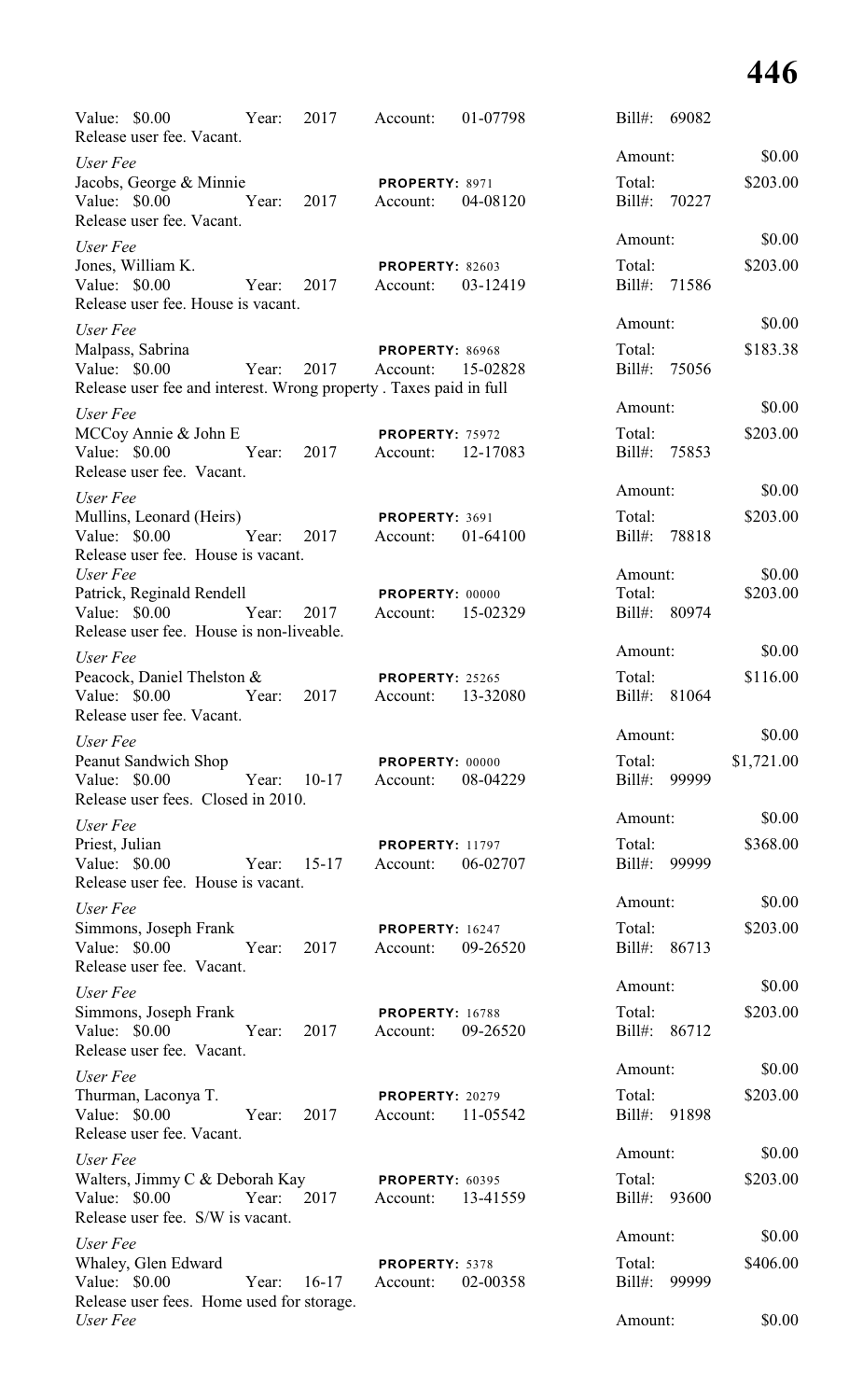| Wilson, Wanda             |       | <b>PROPERTY: 88807</b> |  |                   | Total:       | \$203.00 |  |
|---------------------------|-------|------------------------|--|-------------------|--------------|----------|--|
| Value: \$0.00             | Year: | 2017                   |  | Account: 15-01315 | Bill#: 96971 |          |  |
| Release user fee. Vacant. |       |                        |  |                   |              |          |  |

# **Agenda Item #16: COMMENTS:**

Chairman McKenzie opened the floor for comments. The following spoke.

### A. **Department Managers:**

1. **Harold Nobles, Public Utilities Director:** stated the following:

-A construction company hit a main water line on Bill Hooks Road during a boring process; **and**

-There will be a boil water advisory for about two (2) days.

#### 2. **Amanda Harrelson:** stated the following:

-I would like to thank the Board of Commissioners for the exercise equipment at the senior centers; **and**

-I would like to thank Larry Hayes for allowing his workers to deliver the equipment and getting it set up.

# B. **Board of Commissioners:**

# 1. **Commissioner Russ:** stated the following:

-Harold, I have a petition with seventy-one (71) signatures for Water District IV; -I went and got my examination for my CDL License at the Health Department and was very pleased; **and**

-In Oxford, North Carolina, we have the Masonic Home for Children, and they would love to have some of these foster children at the Department of Social Services up there.

#### 2. **Vice Chairman Burroughs:** stated the following:

-Harold, were you able to follow up on the Frank Norris Road request? Harold replied stating they had talked and he had a petition;

-I received a call from a gentleman that wanted to know about running water down Sandy Plain Church Road, and I would like for Harold to check on this;

-When budget time comes, I would like for us to consider the Sheriff's Department.

#### 3. **Commissioner Prevatte:** stated the following:

-My Water Board member has informed me that we have lost 450,000 gallons of water in the Riegelwood area, and I think we need to place a lock on the meter;

-We have also lost water in the Cerro Gordo area, and we need to place a meter and a lock at that location;

-My Water Board member's term will soon expire, and I need someone to serve on this board; **and**

-We have three (3) people who will soon be added on the Nursing Home Board, and we need some more people to serve on this committee.

4. **Vice Chairman Burroughs:** There is a misunderstanding on Cerro Gordo usage of the County water. This is reciprocating with Cero Gordo using County water and County using Cerro Gordo water.

#### 5. **Commissioner Bullard:** stated the following: -At budget time, we need to help the Sheriff's Department; **and** -We need to recognize Roseland Volunteer Fire Department for their volunteerism and very beneficial fundraisers.

#### **MOTION:**

Commissioner Bullard made a motion to approve and adopt the following Proclamation of Appreciation and Recognition to Roseland Volunteer Fire Department, seconded by Commissioner McDowell. The motion unanimously passed.

# **PROCLAMATION of APPRECIATION and RECOGNITION to**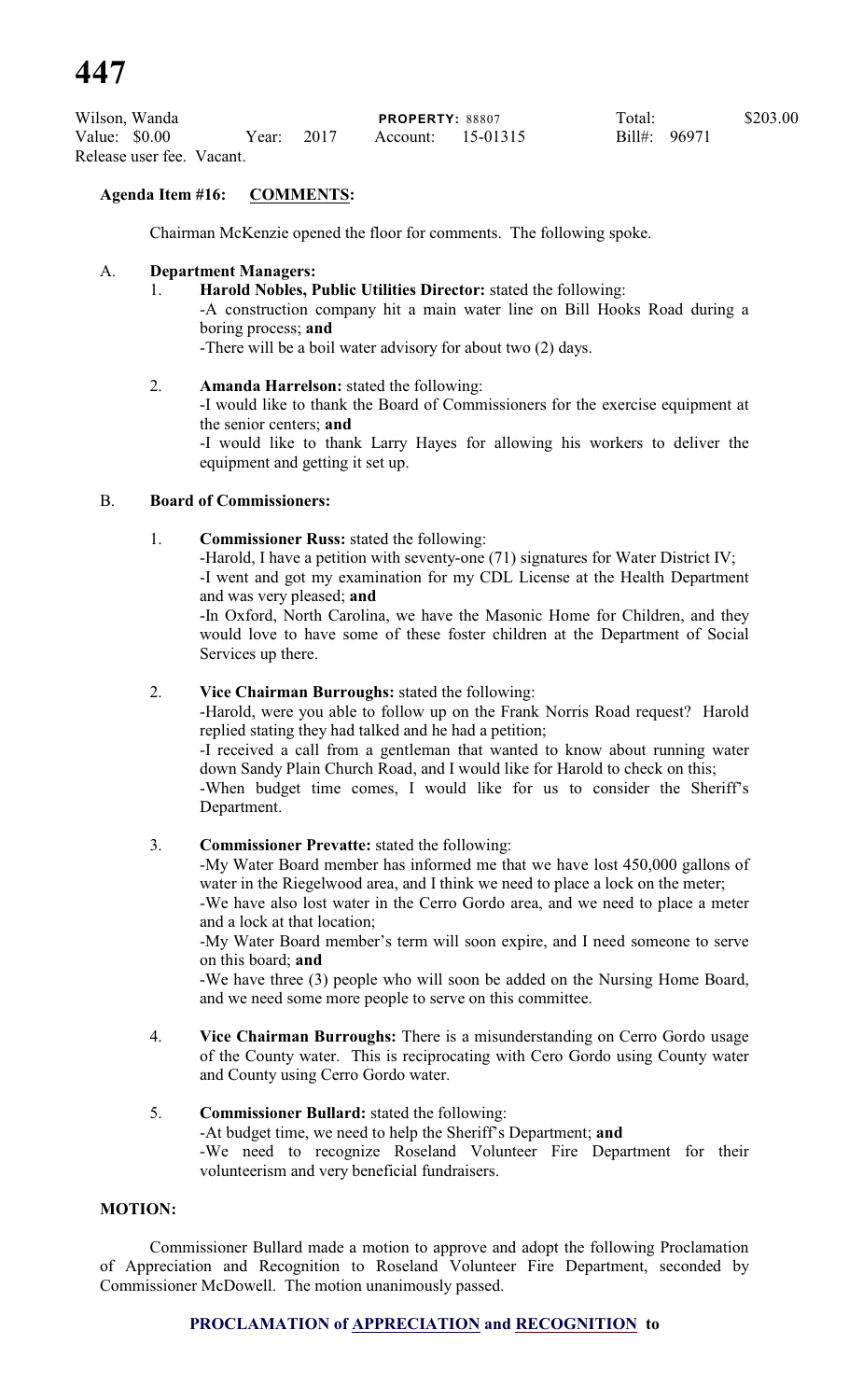# *ROSELAND VOLUNTEER FIRE DEPARTMENT*

**WHEREAS,** the fire departments in Columbus County are noted for their ability to protect our citizens, their willingness to devote their time and efforts, and when a need arises in their community, their ability to coordinate events and fundraisers that will generate the necessary funds for a given cause; **and**

**WHEREAS,** observation has been made that *Roseland Volunteer Fire* **Department** has the ability to coordinate events, including fundraisers, that pulls willing volunteers together who work harmoniously to accomplish the task at hand; **and**

**WHEREAS,** when many people come together as one unit for a given cause, work smoothly together as a unit, it increases the ability to accomplish the goal at hand; **and**

**WHEREAS,** it is very rewarding to know that we have citizens who are willing to work together, as a team, for the greater cause.

**NOW, THEREFORE, BE IT PROCLAIMED,** we, the Columbus County Board of Commissioners proudly presents this **Proclamation of Appreciation and Recognition** to *Roseland Volunteer Fire Department,* for their diligent and endless hours of dedication in their efforts to protect our citizens and coordinate events that benefit many people.

**APPROVED** and **ADOPTED** this the 19th day of February, 2018.

# **COLUMBUS COUNTY BOARD OF COMMISSIONERS**

**/s/** *JAMES E. PREVATTE* **/s/** *GILES E. BYRD*

/s/ *AMON E. McKENZIE* **Chairman /s/ TRENT BURROUGHS Vice Chairman /s/** *P. EDWIN RUSS /s/ RICKY BULLARD* **ATTESTED BY:**

**/s/** *CHARLES T. McDOWELL* /s/ **JUNE B. HALL, Clerk to the Board**

*/s/ MICHAEL H. STEPHENS***, Manager / Attorney**

# 6. **Commissioner McDowell:** stated the following: -A lot of us attended the Opioid Presentation at South Columbus High School last Thursday night, and it was a great and informative meeting; -It will be presented at East Columbus High School this Thursday night; -I suggest that someone video the opioid presentation and put it on our website and the schools' website; **and** -Blacks Tire Service had a car in the Daytona Race and they are letting people know what Columbus is all about, and we need to follow with this information. 7. **Chairman McKenzie:** stated the following:

- -At the Opioid Presentations, there are not enough attendance, and we need to get this information out to everyone in the County; **and** -The Ad Hoc Committee Meeting for the schools is scheduled for March 15, 2018, at 6:30 P.M., in the County Commissioners' Chambers.
- C. **County Manager / County Attorney (Michael H. Stephens:** stated I have been contacted by R.J. Corman about closing within a week, and Monday would be a good day.

# **RECESS REGULAR SESSION and enter into CLOSED SESSION in ACCORDANCE with N.C.G.S. § 143-318.11 (a) (6) PERSONNEL:**

 At 8:45 P.M., Commissioner Prevatte made a motion to recess Regular Session and enter into a Closed Session in accordance with N.C.G.S. § 143-318.11(a) (6) Personnel, after a five (5) minute recess, seconded by Commissioner Bullard. The motion unanimously passed.

#### **Agenda Item #17: CLOSED SESSION in ACCORDANCE with N.C.G.S. § 143-318.11 (a) (6) PERSONNEL:**

No official action was taken.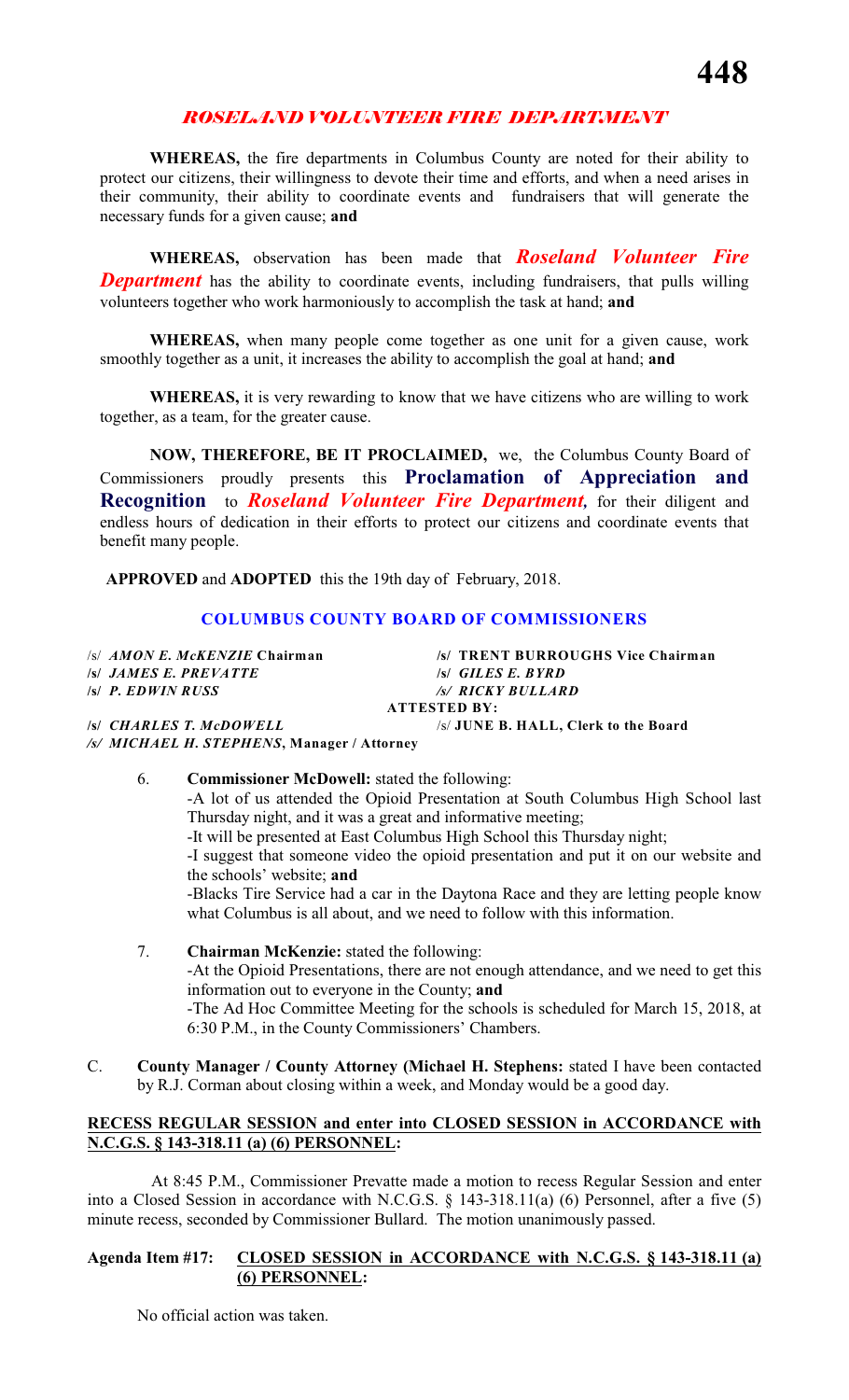# **ADJOURN CLOSED SESSION and resume REGULAR SESSION:**

At 10:30 P.M., Vice Chairman Burroughs made a motion to adjourn Closed Session and resume Regular Session, seconded by Commissioner Russ. The motion unanimously passed.

# **READING and APPROVAL of CLOSED SESSION GENERAL ACCOUNT:**

Chairman McKenzie requested that Michael H. Stephens, County Manager/Attorney, orally read the Closed Session General Account. Mr. Stephens orally read the following, *"The Board of Commissioners interviewed applicants for the County Attorney position. No decision or action was taken"*.

Commissioner McDowell made a motion to accept the Closed Session General Account, seconded by Commissioner Bullard. The motion unanimously passed.

#### **Agenda Item #18: ADJOURNMENT:**

At 10:31 P.M., Vice Chairman Burroughs made a motion to adjourn, seconded by Commissioner Russ. The motion unanimously passed.

**\_\_\_\_\_\_\_\_\_\_\_\_\_\_\_\_\_\_\_\_\_\_\_\_\_\_\_\_ \_\_\_\_\_\_\_\_\_\_\_\_\_\_\_\_\_\_\_\_\_\_\_\_\_\_\_\_\_\_\_\_\_**

# **APPROVED:**

**JUNE B. HALL, Clerk to Board AMON E. McKENZIE, Chairman**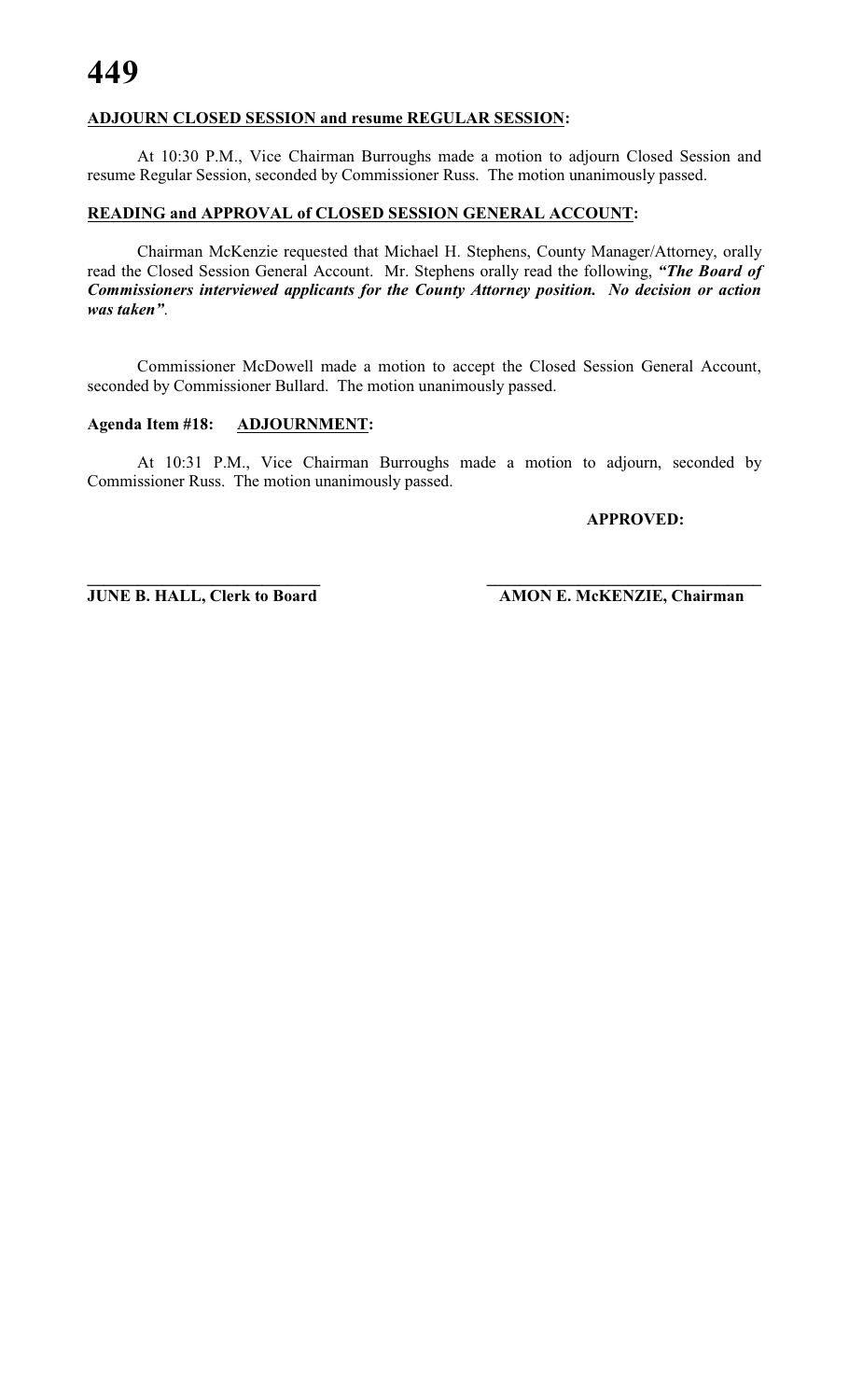The Honorable Columbus County Commissioners met on the above stated date and at the above stated time in the Dempsey B. Herring Courthouse Annex Building, located at 112 West Smith Street, Whiteville, North Carolina, to act as the Columbus County Water and Sewer District I Board.

#### **COMMISSIONERS PRESENT: APPOINTEES PRESENT:**

Trent Burroughs, **Vice-Chairman / County Attorney** James E. Prevatte June B. Hall, **Clerk to the Board** Ricky Bullard Charles T. McDowell

Amon E. McKenzie, **Chairman** Mike Stephens, **County Manager** Edwin Russ Bobbie Faircloth, **Finance Officer**

#### **COMMISSIONER ABSENT:**

Giles E. Byrd

#### **MEETING CALLED TO ORDER:**

At 8:21 P.M., Chairman Amon E. McKenzie called the **combination meeting** of Columbus County Water and Sewer Districts I, II, III, IV and V Board Meeting to order.

#### **Agenda Item #14: COLUMBUS COUNTY WATER and SEWER DISTRICTS I, II, III, IV and V - APPROVAL of BOARD MEETING MINUTES:**

February 05 2018 **Combination Meeting** of Columbus County Water and Sewer Districts I, II, III, IV and V Board Meeting **(5 sets)**

Commissioner Prevatte made a motion to approve the February 05, 2018 Columbus County Water and Sewer District I Board Meeting Minutes, as recorded, seconded by Commissioner Russ. The motion unanimously passed.

#### **ADJOURNMENT:**

At 8:22 P.M., Vice Chairman Burroughs made a motion to adjourn, seconded by Commissioner Prevatte. The motion unanimously passed.

#### **APPROVED:**

\_\_\_\_\_\_\_\_\_\_\_\_\_\_\_\_\_\_\_\_\_\_\_\_\_\_\_\_\_ \_\_\_\_\_\_\_\_\_\_\_\_\_\_\_\_\_\_\_\_\_\_\_\_\_\_\_\_\_\_\_\_\_\_\_ **JUNE B. HALL, Clerk to Board AMON E. McKENZIE, Chairman**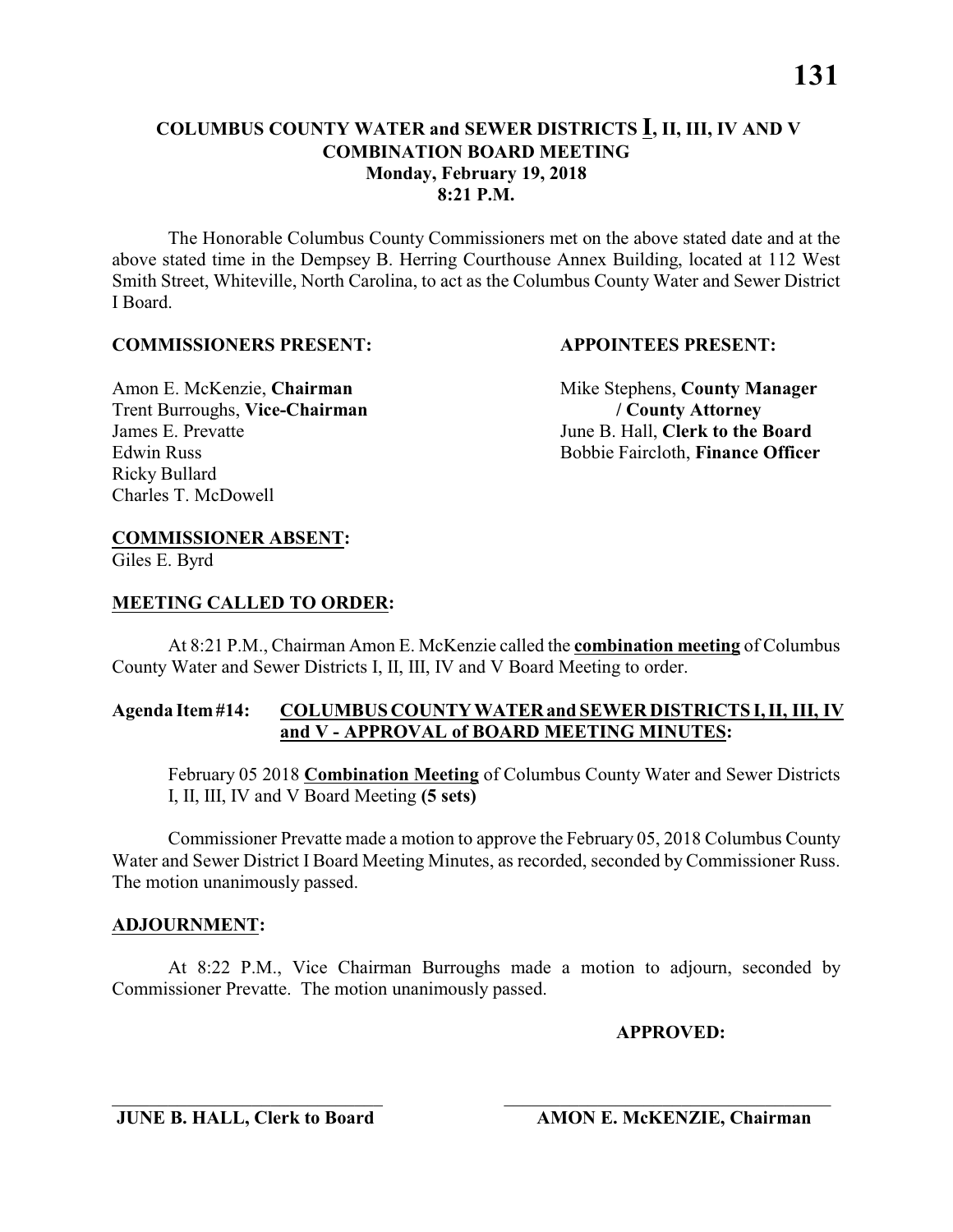The Honorable Columbus County Commissioners met on the above stated date and at the above stated time in the Dempsey B. Herring Courthouse Annex Building, located at 112 West Smith Street, Whiteville, North Carolina, to act as the Columbus County Water and Sewer District II Board.

#### **COMMISSIONERS PRESENT: APPOINTEES PRESENT:**

Trent Burroughs, **Vice-Chairman / County Attorney** James E. Prevatte June B. Hall, **Clerk to the Board** Ricky Bullard Charles T. McDowell

Amon E. McKenzie, **Chairman** Mike Stephens, **County Manager** Edwin Russ Bobbie Faircloth, **Finance Officer**

#### **COMMISSIONER ABSENT:**

Giles E. Byrd

#### **MEETING CALLED TO ORDER:**

At 8:21 P.M., Chairman Amon E. McKenzie called the **combination meeting** of Columbus County Water and Sewer Districts I, II, III, IV and V Board Meeting to order.

#### **Agenda Item #14: COLUMBUS COUNTY WATER and SEWER DISTRICTS I, II, III, IV and V - APPROVAL of BOARD MEETING MINUTES:**

February 05 2018 **Combination Meeting** of Columbus County Water and Sewer Districts I, II, III, IV and V Board Meeting **(5 sets)**

Commissioner Prevatte made a motion to approve the February 05, 2018 Columbus County Water and Sewer District II Board Meeting Minutes, as recorded, seconded by Commissioner Russ. The motion unanimously passed.

#### **ADJOURNMENT:**

At 8:22 P.M., Vice Chairman Burroughs made a motion to adjourn, seconded by Commissioner Prevatte. The motion unanimously passed.

#### **APPROVED:**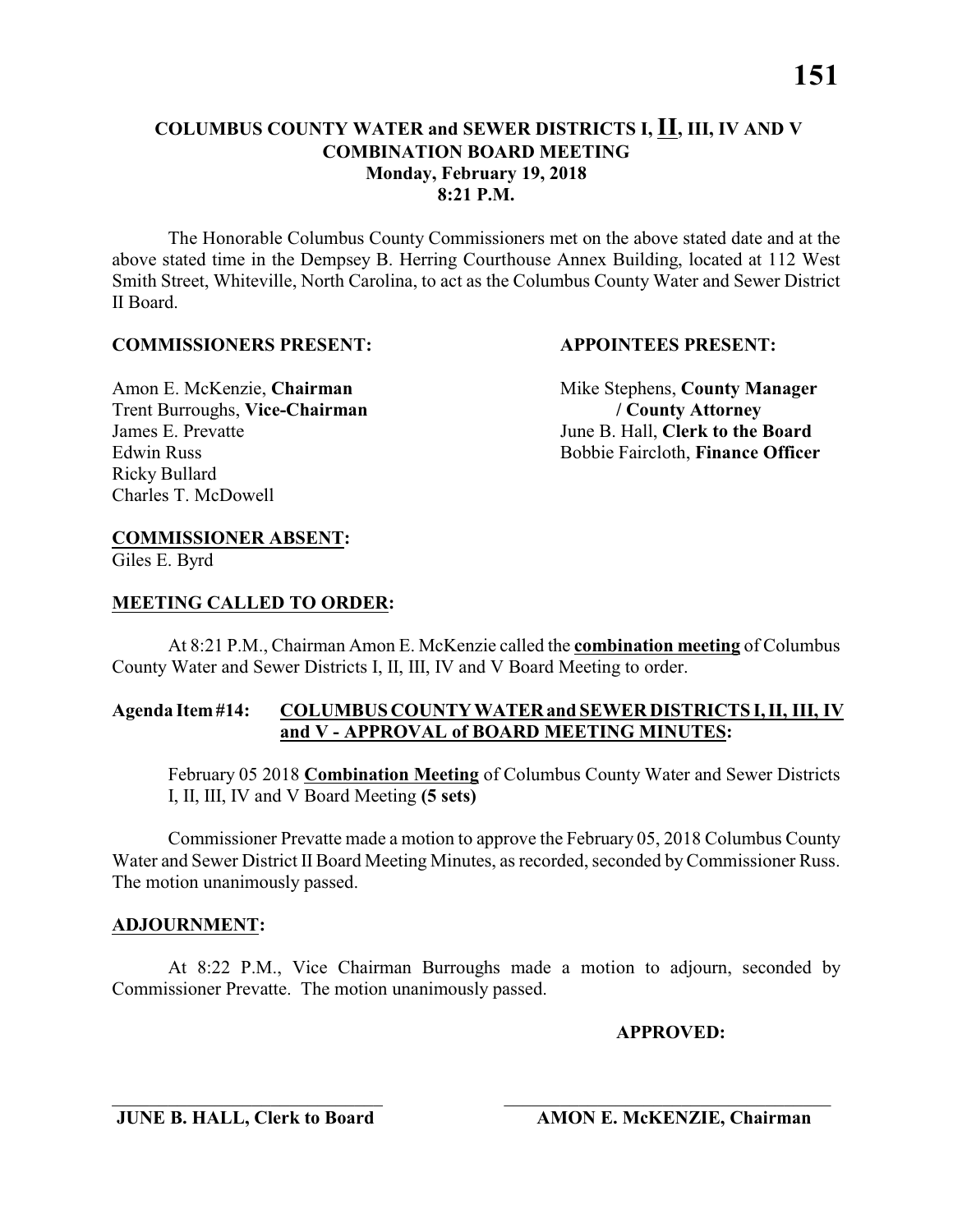The Honorable Columbus County Commissioners met on the above stated date and at the above stated time in the Dempsey B. Herring Courthouse Annex Building, located at 112 West Smith Street, Whiteville, North Carolina, to act as the Columbus County Water and Sewer District III Board.

#### **COMMISSIONERS PRESENT: APPOINTEES PRESENT:**

Trent Burroughs, **Vice-Chairman / County Attorney** James E. Prevatte June B. Hall, **Clerk to the Board** Ricky Bullard Charles T. McDowell

Amon E. McKenzie, **Chairman** Mike Stephens, **County Manager** Edwin Russ Bobbie Faircloth, **Finance Officer**

# **COMMISSIONER ABSENT:**

Giles E. Byrd

# **MEETING CALLED TO ORDER:**

At 8:21 P.M., Chairman Amon E. McKenzie called the **combination meeting** of Columbus County Water and Sewer Districts I, II, III, IV and V Board Meeting to order.

#### **Agenda Item #14: COLUMBUS COUNTY WATER and SEWER DISTRICTS I, II, III, IV and V - APPROVAL of BOARD MEETING MINUTES:**

February 05 2018 **Combination Meeting** of Columbus County Water and Sewer Districts I, II, III, IV and V Board Meeting **(5 sets)**

Commissioner Prevatte made a motion to approve the February 05, 2018 Columbus County Water and Sewer District III Board Meeting Minutes, as recorded, seconded by Commissioner Russ. The motion unanimously passed.

#### **ADJOURNMENT:**

At 8:22 P.M., Vice Chairman Burroughs made a motion to adjourn, seconded by Commissioner Prevatte. The motion unanimously passed.

# **APPROVED:**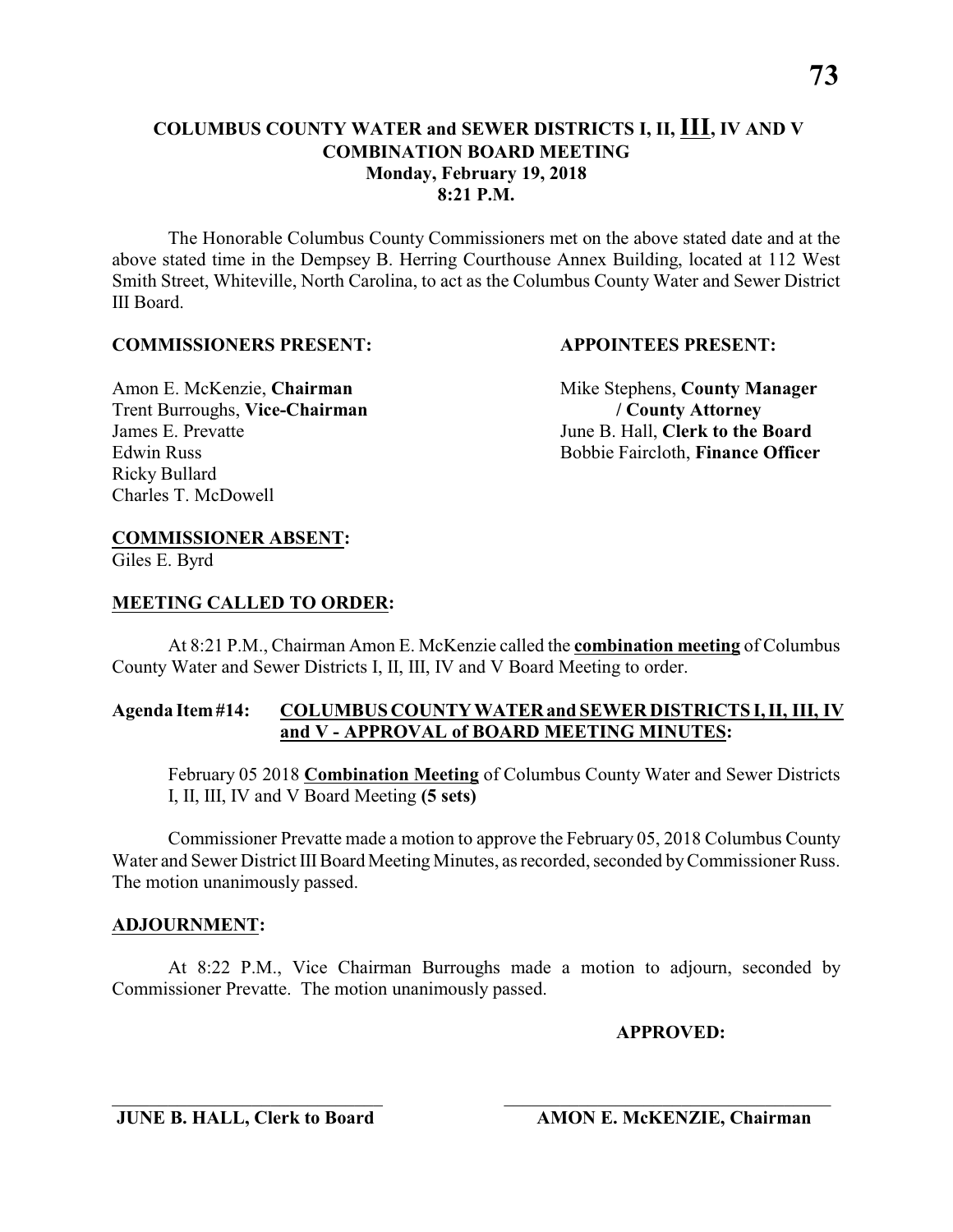The Honorable Columbus County Commissioners met on the above stated date and at the above stated time in the Dempsey B. Herring Courthouse Annex Building, located at 112 West Smith Street, Whiteville, North Carolina, to act as the Columbus County Water and Sewer District IV Board.

#### **COMMISSIONERS PRESENT: APPOINTEES PRESENT:**

Trent Burroughs, **Vice-Chairman / County Attorney** James E. Prevatte June B. Hall, **Clerk to the Board** Ricky Bullard Charles T. McDowell

Amon E. McKenzie, **Chairman** Mike Stephens, **County Manager** Edwin Russ Bobbie Faircloth, **Finance Officer**

# **COMMISSIONER ABSENT:**

Giles E. Byrd

# **MEETING CALLED TO ORDER:**

At 8:21 P.M., Chairman Amon E. McKenzie called the **combination meeting** of Columbus County Water and Sewer Districts I, II, III, IV and V Board Meeting to order.

#### **Agenda Item #14: COLUMBUS COUNTY WATER and SEWER DISTRICTS I, II, III, IV and V - APPROVAL of BOARD MEETING MINUTES:**

February 05 2018 **Combination Meeting** of Columbus County Water and Sewer Districts I, II, III, IV and V Board Meeting **(5 sets)**

Commissioner Prevatte made a motion to approve the February 05, 2018 Columbus County Water and Sewer District IV Board Meeting Minutes, as recorded, seconded by Commissioner Russ. The motion unanimously passed.

#### **ADJOURNMENT:**

At 8:22 P.M., Vice Chairman Burroughs made a motion to adjourn, seconded by Commissioner Prevatte. The motion unanimously passed.

# **APPROVED:**

\_\_\_\_\_\_\_\_\_\_\_\_\_\_\_\_\_\_\_\_\_\_\_\_\_\_\_\_\_ \_\_\_\_\_\_\_\_\_\_\_\_\_\_\_\_\_\_\_\_\_\_\_\_\_\_\_\_\_\_\_\_\_\_\_ **JUNE B. HALL, Clerk to Board AMON E. McKENZIE, Chairman**